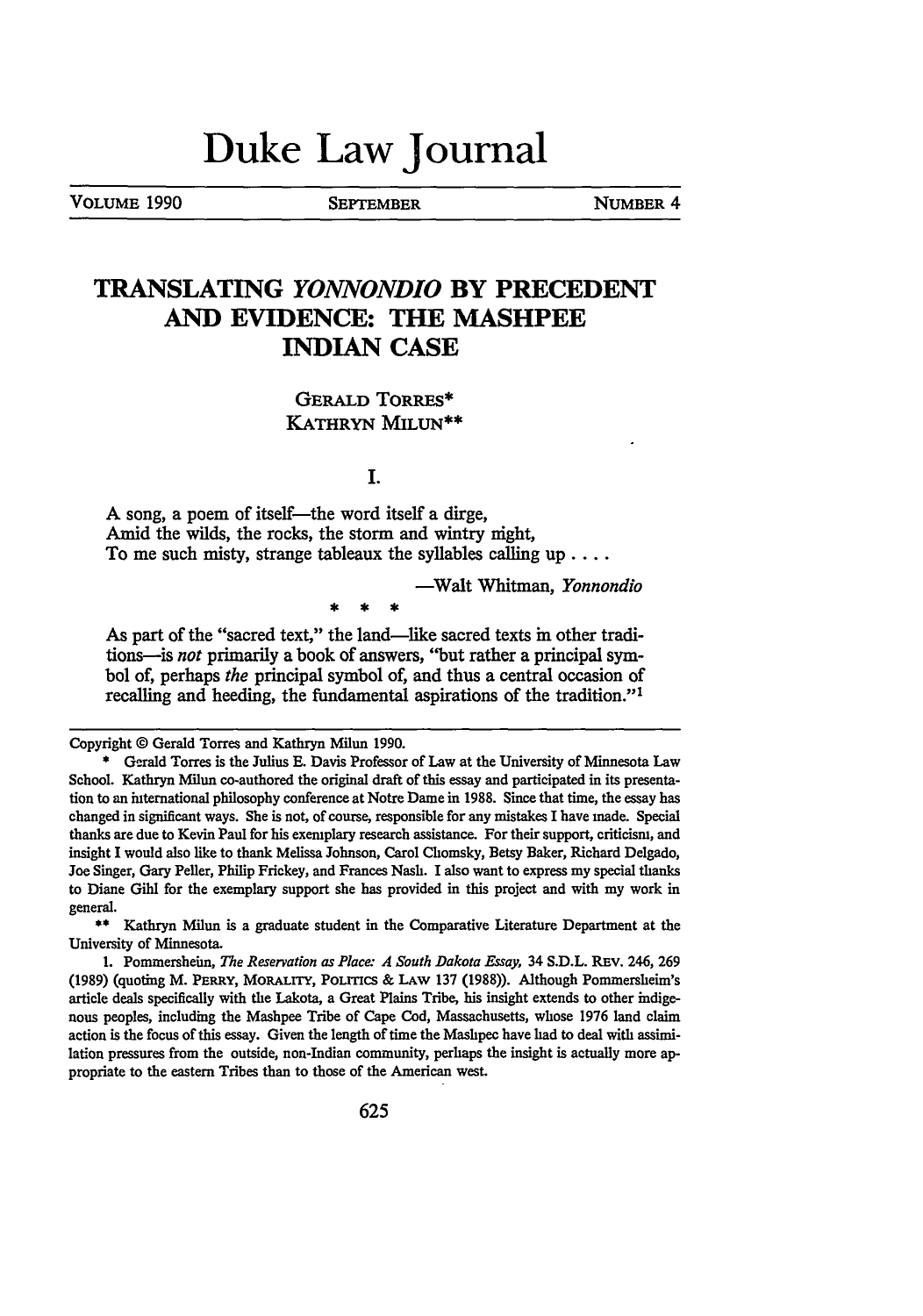When Walt Whitman wrote his poem *Yonnondio2* for the collection *Leaves of Grass,* he added the following parenthetical explanation under the title: "The sense of the word is *lament for the aborigines.* It is an Iroquois term; and has been used for a personal name."' 3 In fact, *Yonnondio* also is the title of a long narrative poem **by** William **H.C.** Hosmer published in 1844 with the subtitle *Warriors of the Genesee: A Tale of the Seventeenth Century.4* That poem, Hosmer wrote, is a description of "the memorable attempt of the Marquis de Nonville, under pretext of preventing an interruption of the French trade, to plant the standard of Louis XIV in the beautiful country of the Senecas."<sup>5</sup> In a note following the poem itself, Hosmer explained that "Yonnondio was a title originally given **by** the Five Nations to M. de Montmagny, but became a style of address in their treaties, **by** which succeeding Governor Generals of New France were designated."<sup>6</sup>

*2. Yonnondio*

A song, a poem of itself-the word itself a dirge,

Amid the wilds, the rocks, the storm and wintry night,

To me such misty, strange tableaux the syllables calling up;

Yonnondio-I see, far in the west or north, a limitless ravine,

with plains and mountains dark,

I see swarms of stalwart chieftains, medicine-men, and warriors,

As flitting by like clouds of ghosts, they pass and are gone in the twilight,

(Race **of** the woods, the landscapes free, and the fallsl

No picture, poem, statement, passing them to the future:)

Younondiol Yonnondio!-unlimn'd they disappear;

To-day gives place, and fades-the cities, farms, factories fade;

A muffled sonorous sound, a wailing word is borne through the air for a moment,

Then blank and gone and still, and utterly lost.

W. **WHITMAN,** *Yonnondio,* in LEAVES OF GRASS 524 (S. Bradley & H. Blodgett eds. **1958).**

Yonnondio-a lament, but also a proper name--cannot be translated without damage to the word itself and to the cultural structure of meaning that gives identity to the translatable content and to the name. We incorporated *Yonnondio* into our title, to bring to mind just this problem. Thanks to Jerry Creedon for reminding us of the poem and Wlad Godzich for suggesting we look at the Masbpee case.

As Clifford Geertz has put it in the anthropological context:

"Translation," here, is not a simple recasting of others' ways of putting things in terms of our own ways of putting them... but displaying the logic of their ways of putting them in the locutions of ours; a conception which again brings it rather closer to what a critic does to illumine a poem than what an astronomer does to account for a star.

**C. GEERT-, LOCAL KNOWLEDGE: FURTHER** ESSAYS **IN INTERPRETIVE ANTHROPOLOGY 10 (1983).**

**3.** W. WHITMAN, *supra* note 2.

4. W. **HOSMER, YONNONDIO, OR WARRIORS OF THE GENESEE:** A **TALE OF THE SEVEN-TEENTH CENTURY (1844).**

*5. Id* at v.

**6. Id** at **218.**

<sup>[</sup>The sense of the word is *lament for the aboriginea* It is an Iroquois term; and has been nsed for a personal name.]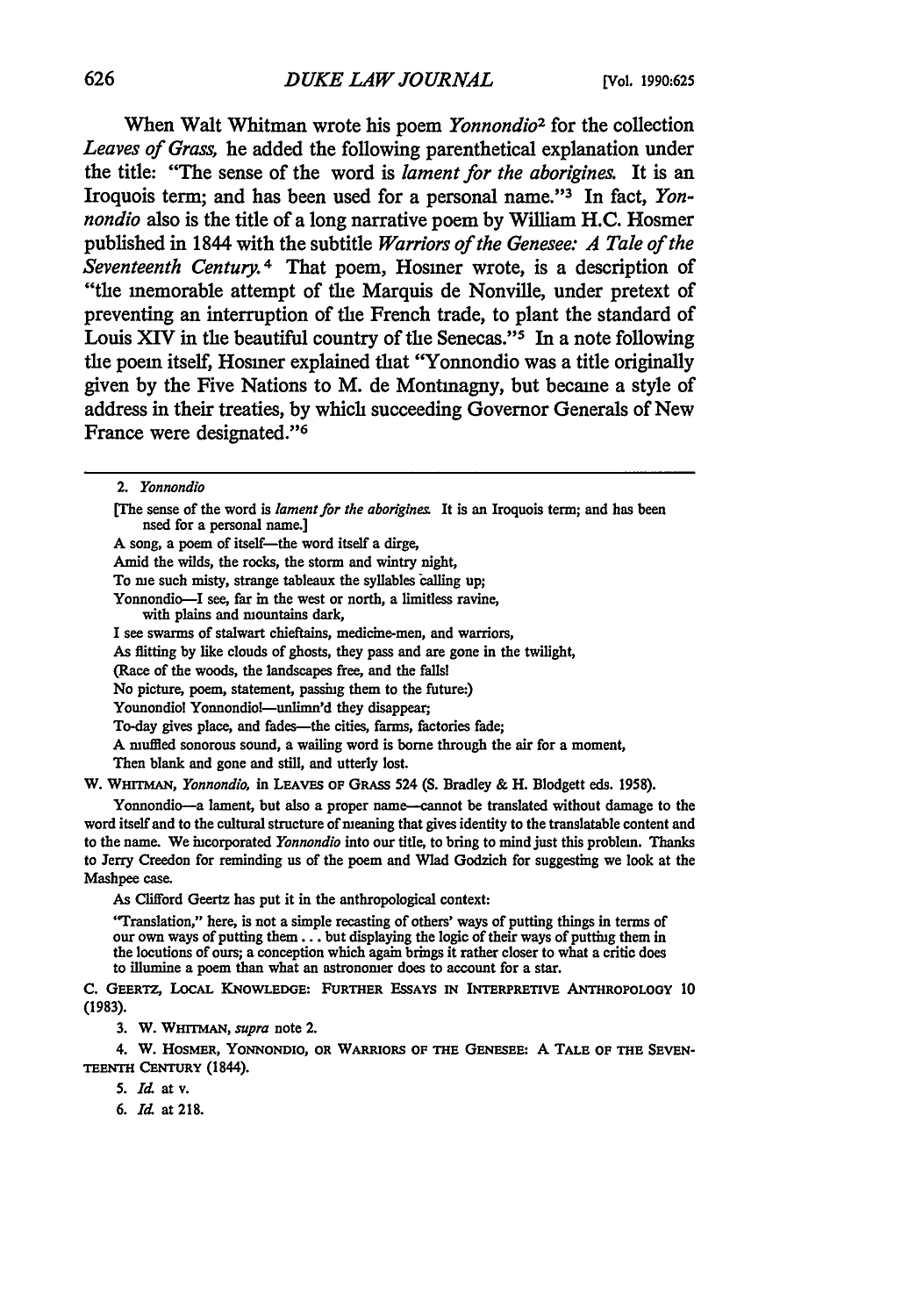It is easy to understand that Whitman took "Yonnondio" to signify7 "Lament for the Aborigines"; if "Yonnondio" was indeed the word the Iroquois used to address the state, then as Whitman says in his poem, its mere mention "is itself a dirge." For the Iroquois, "Yonnondio" itself took on new meaning as the relation to which it referred shifted. Even as the word became a greeting, its meaning was different for the Iroquois than for the French and other Europeans with whom the Iroquois had contact. This cascade of meanings reflects the **highly** volatile system of relations produced **by** contact between the Iroquois and the various Europeans intent on "opening up" or "claiming" the "New World."

One still hears the Iroquois language, Onondaga, in place names derived from it: Ohio ("Great River") or Ontario ("Great Lake"). Indian history indeed is inscribed on the land of North America. Its inscription, however, has faded for most Americans because the inscription exists without any tie to the proper names that give these words significance. The remnants of language attached to real places prompt romantic images of America's pre-European past.8 The telling of this past (history), like all stories, is replete with meanings, and as with most narratives, its very telling is an expression of power.

Professor Gary Peller explains that "[i]n the terminology of semiotics, the 'sign' is made up of two parts, the 'signifier' which stands as a symbol in the social language for what is being represented, and the 'signified,' the concept or thing that is represented **by** the signifier." Peller, *The Metaphysics of American Law,* **73 CALIF.** L. REv. **1151, 1163** n.10 **(1985)** (examining the political and metaphysical foundations of Amprican law and rejecting the ennui that has bedeviled much of moderm interpretive jurisprudence).

**8.** For a general discussion of the ways in which language becomes detached from its historical referents, see J.-F. LYOTARD, **THE DIFFEREND: PHRASES IN DISPUTE (1988).** By adopting non-European names **for** places that are thoroughly westernized we are able to possess and domesticate a past we did not **fully** control. We observe this process of domestication in many places. Take, for example, American Civil War battle sites. The sanitization of one aspect of our unruly history was highlighted in the *Gettysburg Tower Case.* Commonwealth v. National Gettysburg Battlefield Tower, Inc., 454 Pa. **193, 311 A.2d 588 (1973). A** group of developers planned to construct a **300** foot tower overlooking one of the most revered battle sites in American history-a place that has indeed become sacred in the lore of the American Civil War. In their zeal to build this tourist attraction, however, these developers neglected to recognize that the power of the site itself is derived from its human scale. Loss of that scale portended a concomitant loss of some of its power, some of its meaning. Similar patterns have emerged in the southwest, though more slowly, as Spanish names lose their mooring, and the difference is lost. *See generally* **D. MONTEYANO, ANGLOS AND MEXI-**CANS **IN THE MAKING OF** TEXAS, **1836-1986** (1987) (a history of conflict and accommodation between Anglos and Mexicans in the development of Texas).

**<sup>7.</sup>** "Signify" is used here in both the technical and popular senses. "Signify" means the relationship between the sign "Yonnondio" and its referent. The sign may have several referents: the proper name, the representative of the state, the loss of tribal autonomy. As Jonathan Culler notes, the potential existence of a vast array of referents "does not mean that the notion of sign could or should be scrapped: on the contrary, the distinction between what signifies and what is signified is essential to any thought whatever." **J. CULLER, ON DECONSTRUCTION: THEORY AND CRITICISM AFrER STRUCTURALISM 188 (1982).**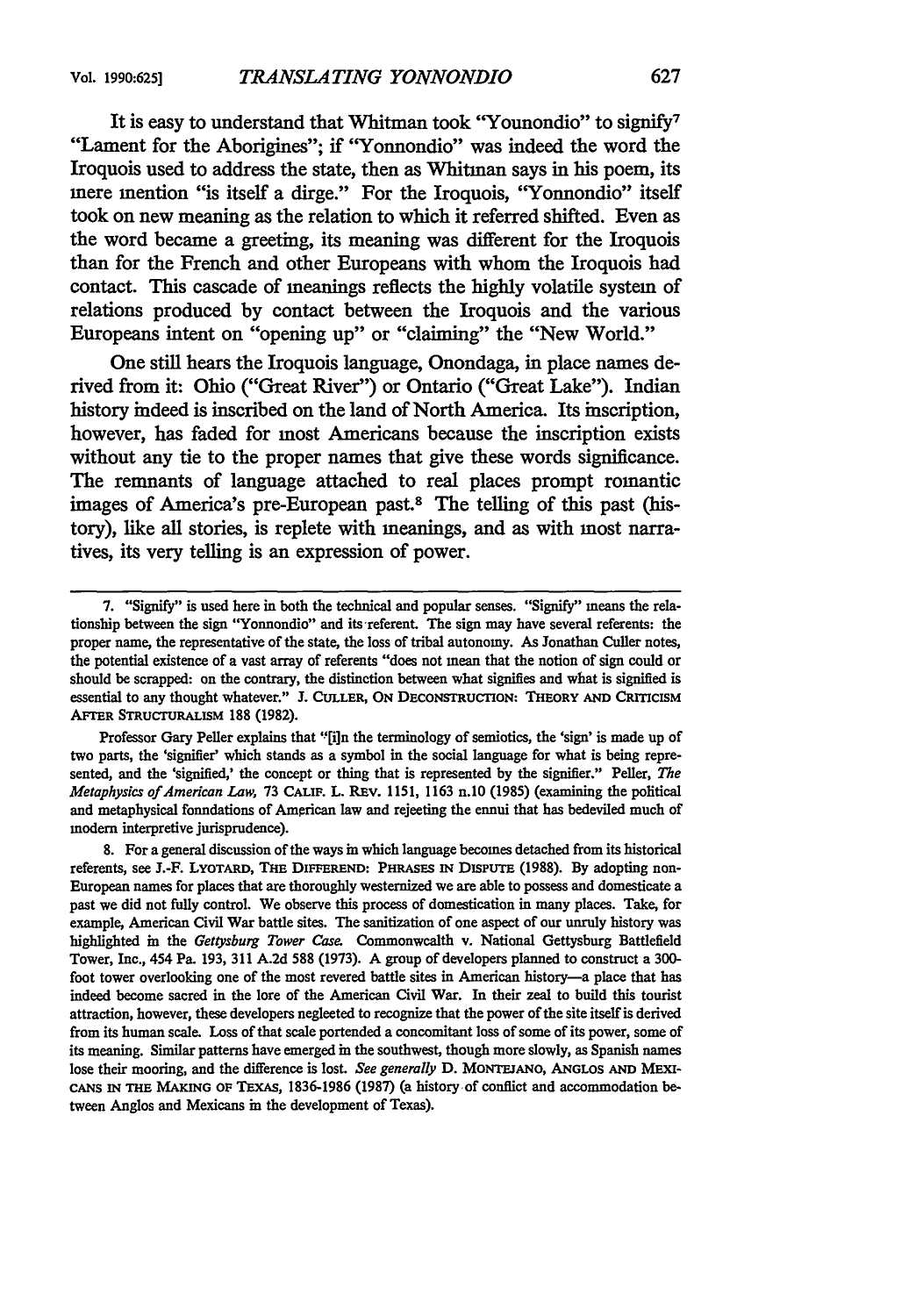The telling of stories holds an important role in the work of courts. Within a society, there are specific places where most of the activities making up social life within that society simultaneously are represented, contested, and inverted.<sup>9</sup> Courts are such places. Like mirrors, they reflect where we are, from a space where we are not. Law, the mechanism through which courts carry out this mirroring function, has a curious way of recording a culture's practices of telling and listening to its stories. Such stories enter legal discourse in an illustrative, even exemplary, fashion.

"Yonnondio"-the address, the salutation-became a medium through which contending Indian and European cultures interacted. The evolving meaning of this salutation reflected changing relations of power as the Indians' early contact with European explorers themselves evolved into contact with the states represented **by** those explorers. Likewise, the land claim suits filed by various Tribes during the 1970s<sup>10</sup> served as a channel through which some Indians attempted to communicate with the state—this time, through the medium of courts. In order for the state to hear their claims, however, these Indians were forced to speak in a formalized idiom of the language of the state—the idiom of legal discourse. This paper analyzes one such land claim suit, *Mashpee Tribe v. Town of Mashpee, <sup>11</sup>*and the formalized address that it incorporated. What happens, we ask, when such claims receive a legal hearing? We suggest that first they must be translated **by** means of examples that law can follow-precedent, and examples that law can hear-evidence.

We should suspect that the legal coding<sup>12</sup> through which such translation is conducted highlights a problem inherent in the post-modem

11. 447 F. Supp. 940 (D. Mass. 1978), *aff'd sub nom.* Mashpee Tribe v. New Seabury Corp., 592 F.2d 575 (Ist Cir.), *cert denied,* 444 **U.S. 866** (1979).

12. Roberta Kevelson explains the concept of "legal coding" in THE LAW **AS A** SYSTEM **OF** SIGNS 23-31 (1988) (applying semiotic theory, especially that of C.S. Peirce, to law). Kevelson's idea of legal coding is that there is "no dominant legal system in any given society; there are only networks of legal subsystems." "[L]egal systems evolve through conflicting internal forces" within the society as a whole. The legal system evolves and is coded as a result of "a dynamic exchange of messages between legal and other social systems." *Id.* at 24.

*<sup>9.</sup> See* Foucault, *Of Other Spaces,* DIACRITICS, Spring **1986,** at 22 (the text of a speech Foucault delivered in March, 1967, translated by **J.** Miskowiec, in which Foucault describes the creation of social space in terms of material spatial relations-places given their identities **by** ideas and ideologies that are projected on to them, like a courthouse or a brothel).

<sup>10.</sup> *See generally* P. BRODEUR, RESTITUTION: THE LAND CLAIMS **OF** THE **MASHPEE, PAS-SAMAQUODDY, AND** PENOBSCOT INDIANS OF NEW **ENGLAND** (1985). During the late **1960s** and early 1970s, several Indian tribes pursued legal actions aimed at reclaiming land alienated from them by various means during the 16th, 17th, 18th, and 19th centuries: the Passamaquoddy and Penobscot in Maine; the Gay Head Wampanoag in Massachusetts; the Narragansett in Rhode Island; the Western Pequot, Schaghticot and Mohegan in Connecticut; the Oneida, Cayuga and St. Regis Mohawk in New York; the Catawba in South Carolina; the Chitimacha in Louisiana; and the Mashpee of Cape Cod in Massachusetts.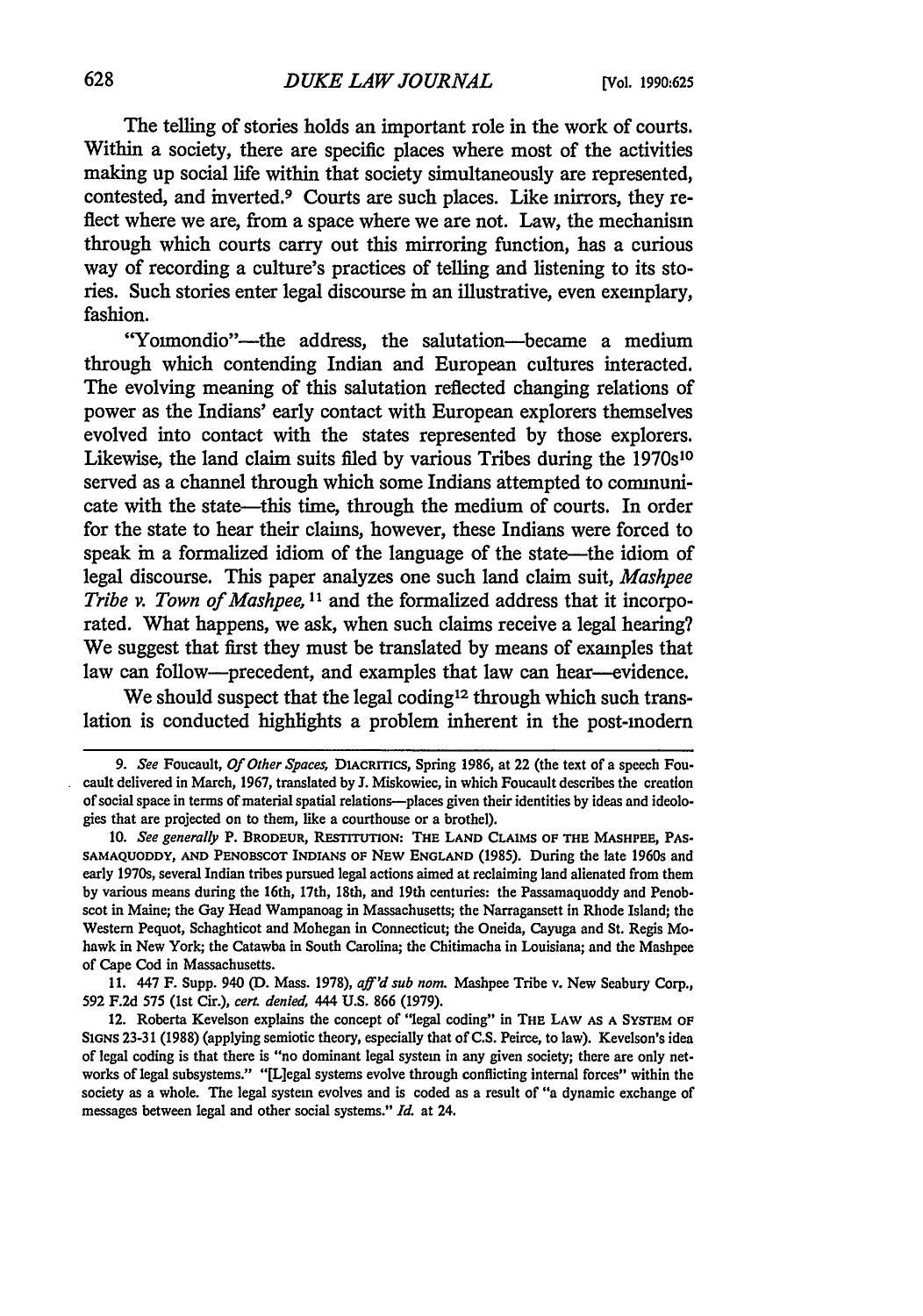629

condition<sup>13</sup>—the confrontation between irreconcilable systems of meanig produced by two contending cultures. The post-modem condition is a crisis of faith in the grand stories that have justified our history and legitimized our knowledge. The very idea of what we can know is unstable. The crisis in the law that emerged with the Legal Realists and the attempts to reconstitute formalism-as the basis for survival of the "rule of law"-also reflect our post-modern condition. In the case of the Mashpee, the systems of meaning are irreconcilable: The politics of historical domination reduced the Mashpee to having to petition their "guardian" to allow them to exist, and the history of that domination has determined in large measure the ways the Mashpee must structure their petitions. The conflict between these systems of meaning-that of the Mashpee and that of the state—is really the question of how can we "know" which history is most "true."

Yet the difficulty facing the Mashpee in this case is not just that they cannot find the proper "language"<sup>14</sup> with which to tell their story or capture the essence of the examples that would prove their claims. The problem with conflicting systems of meaning is that there is a history and social practice reflected and contained within the language chosen. To require a particular way of telling a story not only strips away nuances of meaning, but also elevates a particular version of events to a non-contingent status. More than that, however, when particular versions of events are rendered unintelligible, the corresponding counter-examples that those versions represent lose their legitimacy. Those examples come unglued from both the cultural structure that grounds them and the legal structure that wonld validate them. The existence of untranslatable examples renders unreadable the entire code of which they are a part, while simultaneously legitimizing the resulting ignorance. This Essay examines the nature of that ignorance.

**<sup>13.</sup>** Here we reference the concept of "postmodemism" expressed in J.-F. LYOTARD, THE POSTMODERN **CONDITION:** A REPORT **ON KNOWLEDGE (G.** Bennington & B. Massumi trans. 1984), wherein Lyotard investigates both the control of information in the Western world and the collapse of legitimizing forces in Western culture. The "modem" account of knowledge makes "an explicit appeal to some grand narrative,"  $id$  at xxiii, a meta-narrative that legitimates the endeavor. The post-modem account views such meta-narratives with incredulity. This is not to say that mod**ernists** view the world as fully presentable in narrative. The modernist attempts to characterize the world as ultimately unpresentable, while relying on a form of narrative presentation that remains recognizable and that offers the reader solace. In contrast, the postmodernist incorporates the unpresentable in the narrative itself. *Id.* at **71-82;** see also Schlag, *Missing Pieces: A Cognitive Approach to Law*, 67 TEX. L. REV. 1195, 1217 (1989).

<sup>14.</sup> *See generally* Peller, *supra* note **7,** at **1160-70** (explaining how linguistic conventions separate the speaker and the listener, necessitating the use of language available in the "linguistic community," which is common to both speaker and listener).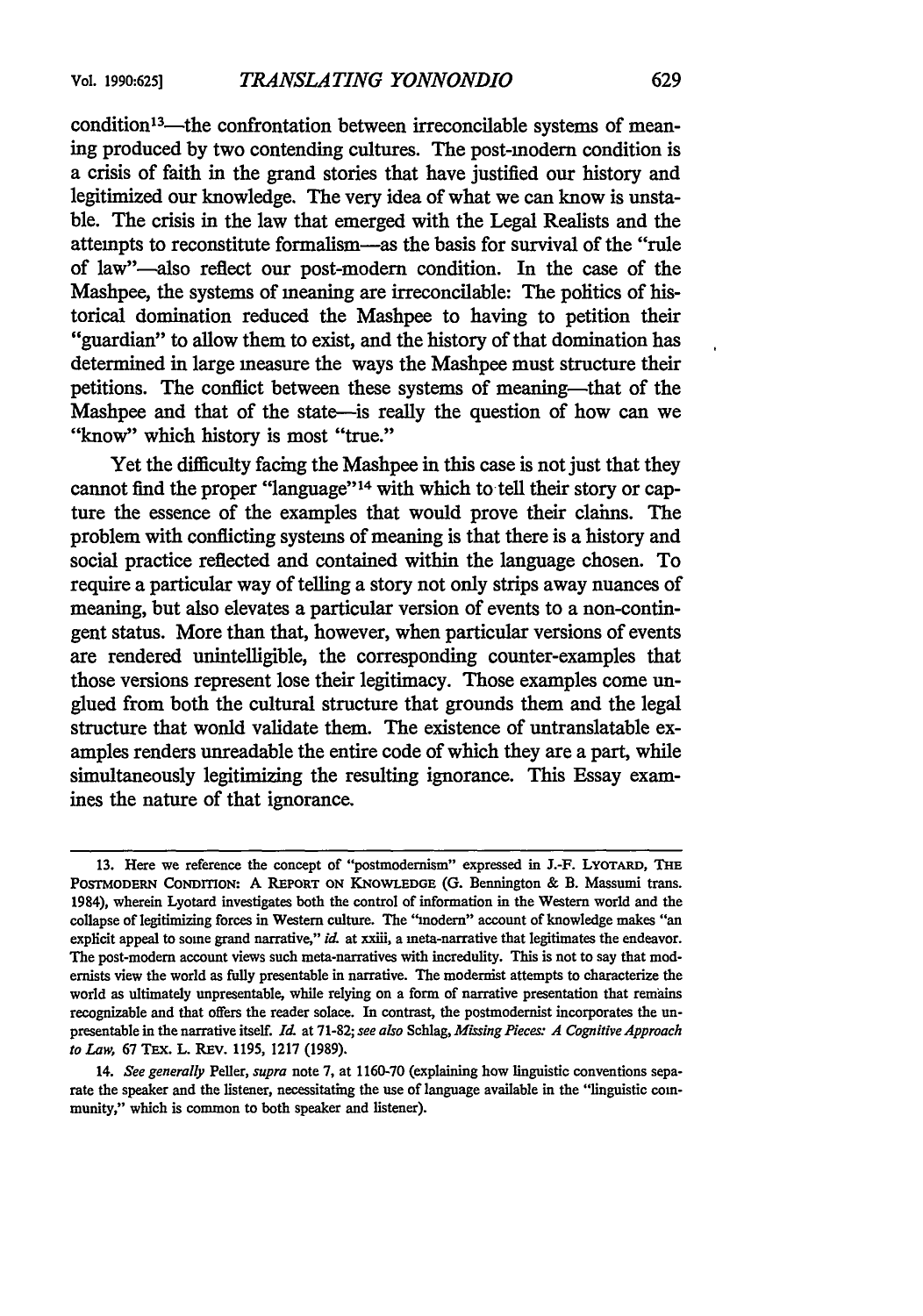"Ignorant," of course, merely means uninformed. The central problem addressed by this essay is whether the limitations of the legal idiom permit one party truly to inform the other, or conversely, whether the dimension of power hidden in the idiomatic structure of legal storytelling forecloses one version in favor of another. Note that this Essay is not the story of "different voices:"

[W]hen you are powerless, you don't just speak differently. A lot, you don't speak. Your speech is not just differently articulated, it is silenced. Eliminated, gone. You aren't just deprived of a language with which to articulate your distinctiveness, although you are; you are deprived of a life out of which articulation might come.<sup>15</sup>

The law does not permit the Mashpee's story to be particularized and still be legally intelligible. By imposing specific "ethno-legal" categories such as "Tribe" on the Mashpee, law universalizes their story. This universalizing process eliminates differences the dominant culture perceives as destabilizing. Criticism of the imposition of cultura!/legal categories on subcultures should not, however, be used to fetishize the idea of difference. Instead, the inability of the law to hear, or equally to weigh, culturally divergent versions of "the truth" should be examined to help us understand how social knowledge is constructed.

Similarly, the recounting of the Mashpee's travails in their attempt to tell their story does not yield an object lesson in the open texture of American pluralism. Some versions of reality are foreclosed, plain and simple. The legal boundaries made apparent in the Mashpee's story require that they remain frozen in time: Cultural evolution itself is prohibited for the Mashpee.

This Essay examines the nature of "telling" within the confines of litigation: What constitutes proof and what constitutes authority; what are the pragmatics of "legal" storytelling? Pragmatics in this context might be analyzed best in terms of a game. Any game must have rules to determine what is an acceptable move, but the rules do not determine all available moves. Although the total content of acceptable moves is not predetermined, the universe of potentially permissible moves is limited necessarily by the structure of the game. All language, but especially technical langnage, is a kind of game. What are the rules that govern discourse in the legal idiom? What kind of knowledge is transmitted? "[W]hat must one say in order to be heard, what must one listen to in order to speak, and what role must one play **...** to be the object of a narrative<sup>[?]"16</sup>

**<sup>15.</sup> C. MACKiNNON,** FEMINISM **UNMODIFIED:** DIscouRsEs **ON** LIFE **AND LAW 39 (1987) (articulation of feminism as a critique of the gendered system of social hierarchy and** social **power). 16. J.-F. LYOTARD,** *supra* **note 13, at 21.**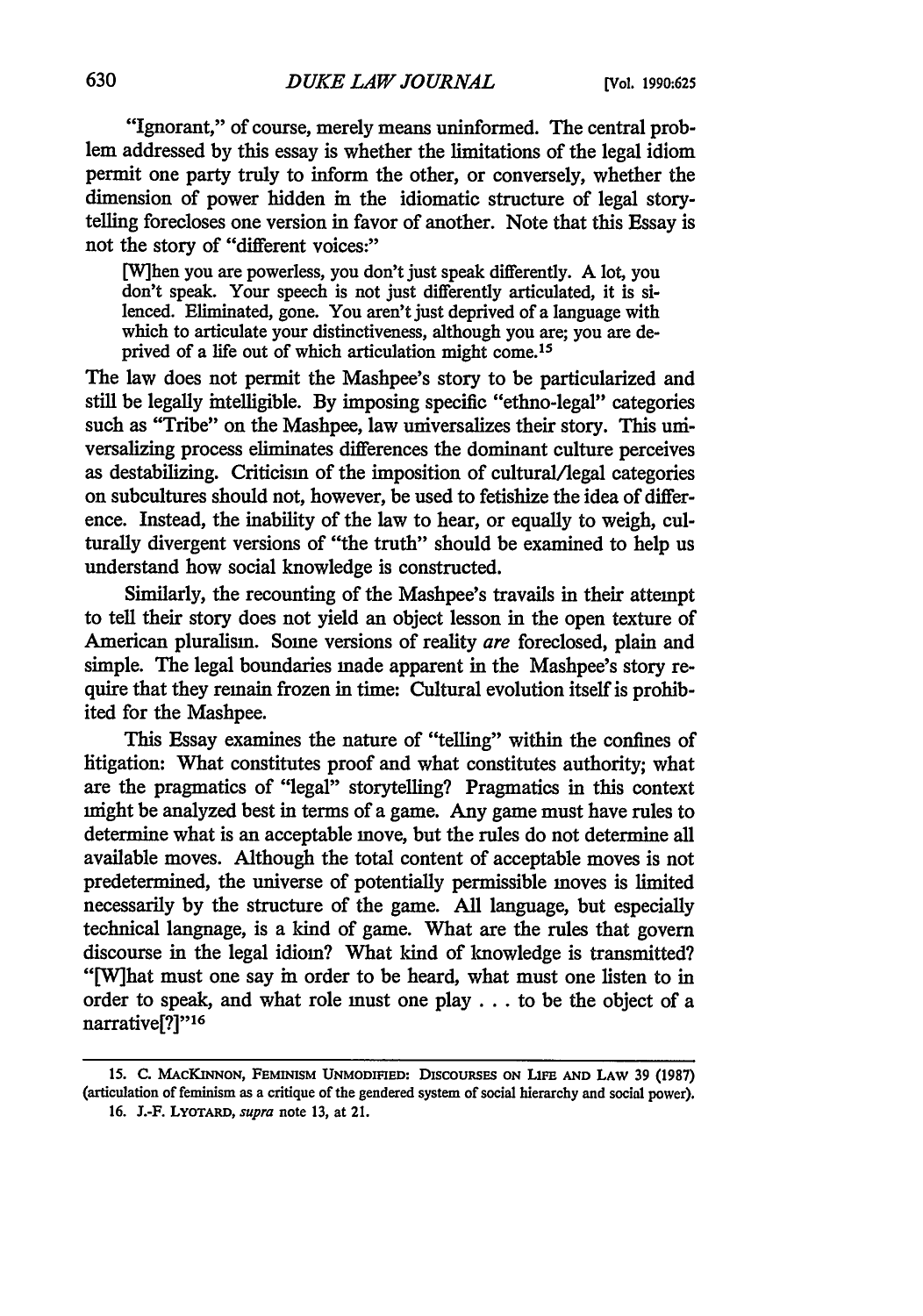By highlighting the peculiar nature of legal discourse and comparing it to other ways of telling and reading the Mashpee's history, we can explore and make concrete the roles of power and politics in legal rationality. The *Mashpee* case is especially well-suited to this investigation because it casts so starkly the problem of law as an artifact of culture and power. Parts **117** and 1118 introduce this problem and outline the historical and legal dimensions of the Mashpee land claim. There is a powerful historical and cultural context within which Native Americans operate, much of it imposed. For Indians of the eastern seaboard, the longstanding confrontation and association with Europeans have produced relations that are substantially different from those confronting the Western and Great Plains Tribes. For a largely peaceful Tribe like the Mashpee, this long association also has produced a history that intersects white America at many points. The meaning of the events that mark these intersections is unproblematic, so long as there is no dispute implicating the legitimacy of the underlying structure of relations that has grown up between the contending groups. The Mashpee land claim suit, however, directly challenges the structure of those relations and the legitimacy of meaning that supports it.

The following treatment of the Mashpee's story is presented from historical and anthropological perspectives. In this way, the discussion mirrors the manner in which evidence was presented at the trial of the Mashpee's land claim. Part III melds the idioms of these two academic discourses in an effort to illustrate the essentially hermeneutic task at hand.<sup>19</sup> The task facing both parties was to give a particular meaning to the facts presented. The normally difficult problem of assaying meaning from events was complicated additionally because the court, through the application of its rules, was attempting to mediate conflicting cultures with conflicting systems of meaning. The court that heard the Mashpee's case was faced with the problem of making "sense" out of the events giving rise to the Tribe's suit. In doing so, the court purported to translate the "description" provided by historians and anthropologists into "meaning" enforced by the power of the state. Law was therefore the tool used to define and interpret the meaning of specific events, although in accomplishing this task it could not accommodate irreconcilable cultural perspectives. The trial allowed no room for divergent cultural understandings, even the Mashpee's self-understanding.

The process of foreclosing certain kinds of interpretation illuminates the way in which "principled, rational decisionmaking" merely obscures

<sup>17.</sup> *See supra* notes 1-16 and accompanying text.

<sup>18.</sup> *See infra* notes 23-39 and accompanying text.

<sup>19.</sup> *See infra* notes 40-60 and accompanying text.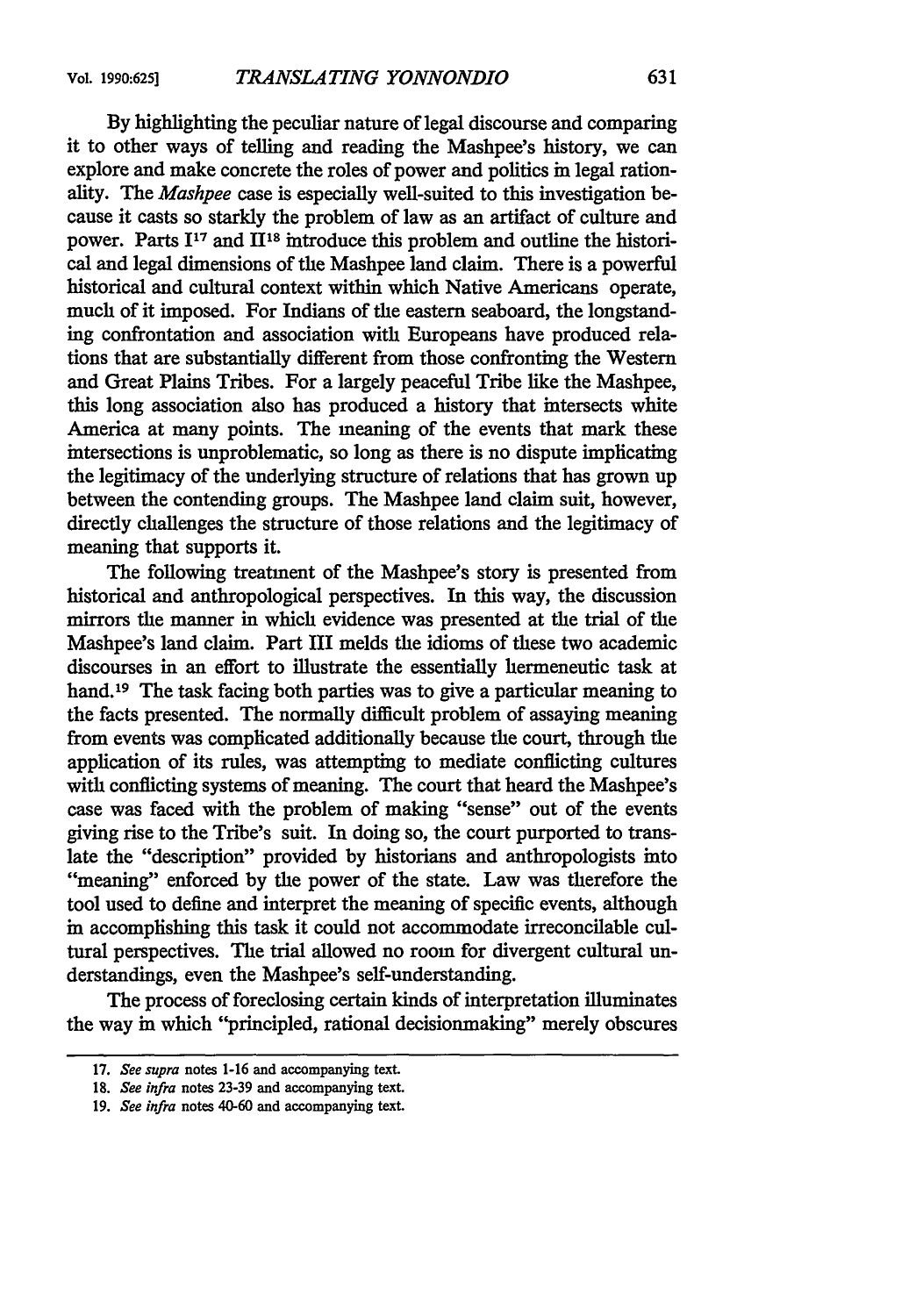the political roots of certain versions of social life. The legal structure of the issues allowed the court to evade the duty of explaining the virtues of one version of cultural life over another. Thus, the description of "what happened next" is viewed as an objective question, rather than one that ought to be guided by an evolving set of inter-subjective relations. **By** distinguishing a pre-literate from a post-literate phase in the life of the Mashpee, for example, the court devalued the oral history of the Mashpee where it conflicted with written documents, even though those documents did not reflect the understandings of the Mashpee at the time the documents were created.

The problem of deciding "what happened" is compounded by the rules governing relevance. Part IV addresses the system of examples at work in legal interpretation and explanation.20 **By** isolating the exemplary nature of the elements of legal rationality, this Part demonstrates the essentially tautological structure of legal persuasion. The procedure is revealed as self-elaborating: "[T]he conceptual structure hangs above and dominates social being."<sup>21</sup> The method of proof is shown to be a form of idealism masquerading as hard-headed realism. This Part also illustrates how a system of examples described as forming the content of "rationality" privileges some stories over others, and, more importantly, how that privilege is a reflection of the underlying distribution of social power.

Finally, Part V demonstrates that there remain many ways to view the substantive events at issue in the Mashpee trial.22 That both the Tribe and the non-Indian residents of the town were litigants necessarily colored their individual versions of the events. Apart from the parties, however, there are significantly divergent explanations of the events that escape the internal/external perspective problem that the trial placed in high relief. This conflict of views suggests that faith in American pluralism requires a recognition of certain fundamentally irreconcilable futures. Not everything is possible, even though deferred conflict may lead to the illusion that it is. This Essay illustrates that the choices contained in the structure of law applied to the *Mashpee* case permitted only a limited kind of cultural vision, one from the perspective of the dominant culture. A pluralistic conception of justice may require the incorporation of those conflicting views, but law, in this instance, may not be where justice is found.

<sup>20.</sup> *See infra* notes 61-79 and accompanying text.

<sup>21.</sup> E.P. THOMPSON, THE POVERTY **OF** THEORY & **OTHER ESSAYS** 13 **(1978)** (criticizing **Al**thusserian structuralism for allowing categories to attain a primary role in relation to their material referents, thereby creating precisely the system Marx recognized as idealism).

<sup>22.</sup> *See infra* notes 80-105 and accompanying text.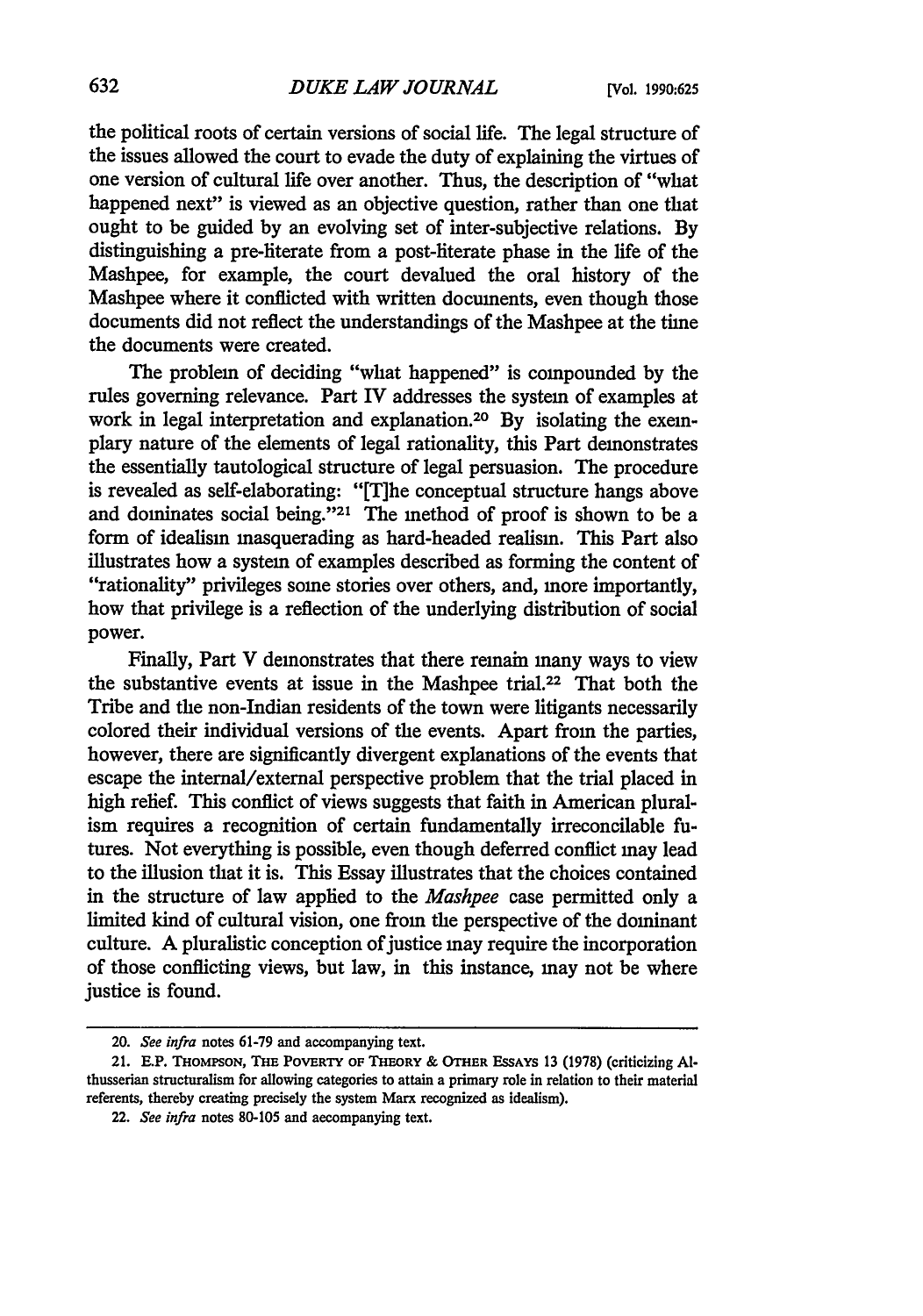#### *A. Looking Back at Indians and Indians Looking Back: The Case*

In 1976 in *Mashpee Tribe v. Town of Mashpee*,<sup>23</sup> the Indian community at Mashpee on Cape Cod sued to recover tribal lands alienated<sup>24</sup> from them over the last two centuries in violation of the Indian Non-Intercourse Act of 1790.25 The Non-Intercourse Act prohibits the transfer of Indian tribal land to non-Indians without approval of the federal government. The Tribe claimed its land had been taken from it, between 1834 and 1870, without the required federal consent. According to the Mashpee, the Commonwealth of Massachusetts had permitted the land to be sold to non-Indians and had transferred common Indian lands to the Town of Mashpee. The defendant, Town of Mashpee, answered by denying that the plaintiffs, Mashpee, were a Tribe. Therefore, they were outside the protection of the Non-Intercourse Act and were without standing to sue.

As a result, the Mashpee first had to prove that they were indeed a "Tribe." A forty-day trial then ensued on that threshold issue. The Mashpee were required to demonstrate their tribal existence in accordance with a definition adopted by the United States Supreme Court at the turn of the century in *Montoya v. United States:* "By a 'tribe' we understand a body of Indians of the same or a similar race, united in a community under one leadership or government, and inhabiting a particular though sometimes ill-defined territory."<sup>26</sup> This is a very narrow and particular definition. As Judge Skinner, who presided over the trial of the Mashpee's claim, explained in his instructions to the jury: "Now, what is the level of the burden of proof? I've said these matters need not be determined in terms of cosmic proof. The plaintiff has the burden of proving... if the [Mashpee] were a tribe." $27$ 

26. Montoya v. United States, 180 **U.S.** 261, 266 (1901).

**27.** Record at 40:7 (Jan. 4, 1978), Mashpee Tribe v. New Seabury Corp., 427 F. Supp. 899 (D. Mass. 1978) (No. Civ. A. No. 76-3190-S) [hereinafter Record] (instructions to jury on burden of proof); *see also Mashpee Tribe,* 447 F. Supp. at 943.

<sup>23. 447</sup> F. Supp. 940 **(D.** Mass. 1978), *aff'd sub nom.* Mashpee Tribe v. New Seabury Corp., 592 F.2d 575 (1st Cir.), *cert denied,* 444 U.S. 866 (1979).

<sup>24. &</sup>quot;Alienated" was chosen because of its usual meaning-a conveyance that transfers title, regardless of how the transaction occurs.

<sup>25.</sup> **25 U.S.C.** § 177 (1988) (derived from Act of June 30, 1834, ch. 161, § 12, 4 Stat. 730). This Act provides: "No purchase, grant, lease, or other conveyance of lands.... from any Indian nation or tribe of Indians, shall be of any validity in law or equity, unless the same be made by treaty or convention entered into pursuant to the Constitution." *Id.* The original language read: "That no person shall be permitted to carry on any trade or intercourse with the Indian tribes, without a license for that purpose under the hand and seal of the superintendent of the department **.. "** Act of July 22, 1790, ch. 33, § 1, 1 Stat. 137.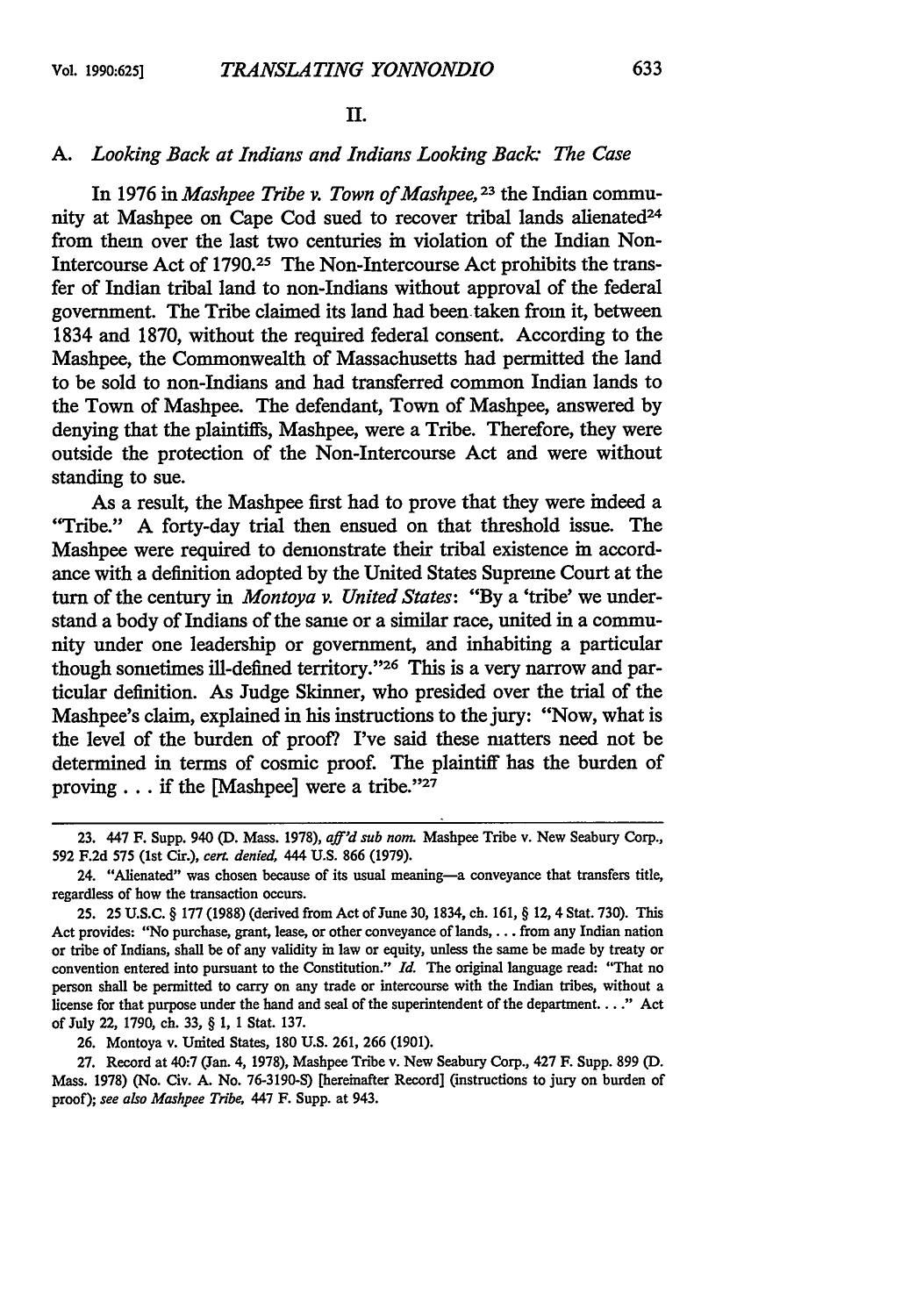Judge Skinner agreed to allow expert testimony from various social scientists regarding the definition of "Indian Tribe." By the closing days of the trial, however, the judge had become frustrated with the lack of consensus as to a definition:

I am seriously considering striking all of the definitions given by all of the experts of a Tribe and all of their opinions as to whether or not the inhabitants of Mashpee at any time could constitute a Tribe. I let it all in on the theory that there was a professionally accepted definition of Tribe within these various disciplines.

It is becoming more and more apparent that each definition is highly subjective and idiosyncratic and generated for a particular purpose not necessarily having anything to do with the Non-Intercourse Act of **1790.28**

In the end, Judge Skinner instructed the jury that the Mashpee had to meet the requirements of *Montoya-rooted* in notions of racial purity, authoritarian leadership, and consistent territorial occupancy-in order to establish their tribal identity,29 despite the fact that *Montoya* itself did not address the Non-Intercourse Act.

The case providing the key definition, *Montoya,* involved a company whose livestock had been taken by a group of Indians. The company sued the United States and the Tribe to which the group allegedly belonged under the Indian Depredation Act.<sup>30</sup> This Act provided compensation to persons whose property was destroyed by Indians belonging to a Tribe. The theory underlying tribal liability is that the Tribe should be responsible for the actions of its members. The issue in *Montoya* was whether the wrong-doers were still part of the Tribe. The court found they were not.

Beyond reflecting archaic notions of tribal existence in general, the *Montoya* requirements incorporated specific perceptions regarding race, leadership, community, and territory that were entirely allen to Mashpee culture. The testimony revealed the *Montoya* criteria as generalized ethnological categories that failed to capture the specifics of what it means to belong to the Mashpee people.<sup>31</sup> Because of this disjunction between

A: What he did?

A: Very good advice.

- Q: He doesn't issue any orders, does he?
- A: No, no way.

<sup>28.</sup> Record, *supra* note 27, at 36:189 (Dec. 28, 1977).

<sup>29.</sup> *See id* at 40:36 (Jan. 4, 1978).

<sup>30.</sup> Indian Depredation Act, ch. 538, 26 Stat. 851 (1891).

<sup>31.</sup> The questioning of Vernon Pocknett, a Mashpee Tribe member, illustrates the attempt to impose certain preconceived notions of leadership upon the Mashpee Tribe:

Q: [What was it Mr. Mills did as chief?

Q: Yes. And you said he gives advice.

Q: He gives good advice, is that right?

**A:** Right.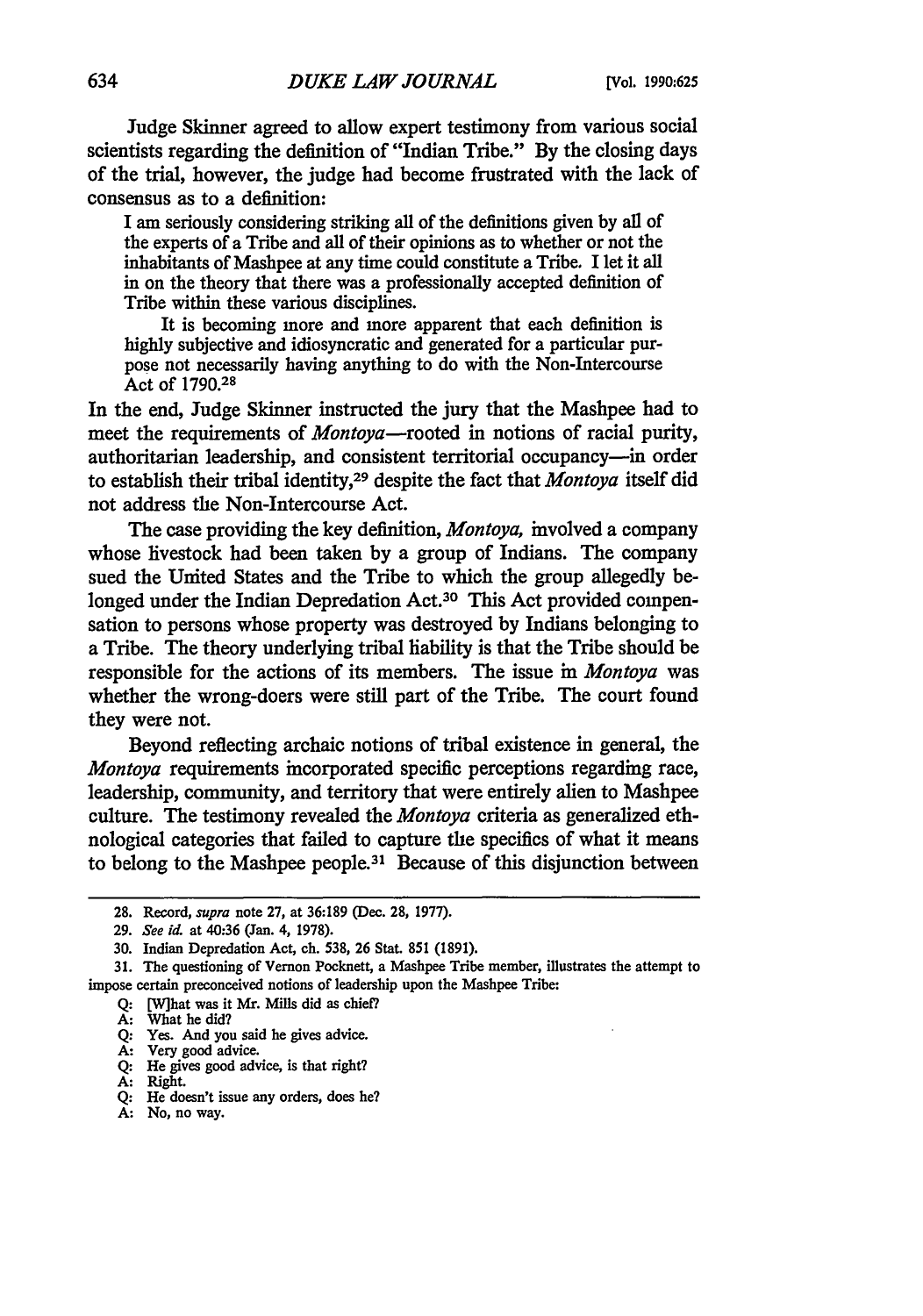the ethno-legal categories and the Mashpee's lived experience, the Tribe's testimony and evidence never quite **"signified"32** within the idiom established by the precedent. After forty days of testimony, the jury came up with the following "irrational" decision: The Mashpee were not a Tribe in 1790, were a Tribe in 1834 and 1842, but again were not a

**A:** Rules or regulations? That would come under way of life. No, we don't have rules or regulations.

Record, *supra* note **27,** at **3:191** (Oct. **19, 1977).**

Jack Campisi, an ethno-anthropologist, attempted an alternate characterization of the concept of tribal membership:

What happens is, as I suggested, this is a very close-knit population who lived together for an extended period of time and pretty much knew everybody.... But if an individual comes in who has not been known **by** the community and asserts a birthright, then that individual-it really depends upon members of the community being able from their knowledge of the membership, being able to validate that.

Id. at **11:109** (Nov. **1, 1977).**

James **L.** Axtell, an ethno-historian, described a notion of tribal membership that was not coexistent with "physical membership":

**Q:** Is it possible for Indians to walk away and leave a tribe, or are they in a tribe forever, whether they want to be that way or not?

**A:** Well, that's not a simple question. One could walk out of the physical tribe, where it was located, and still maintain membership in the tribe. On the other hand, one could renounce one's tribal affiliation and yet you could never wipe out the blood line that established you as a descendant of people who were members of that **tribe** ....

*Id.* at **8:63** (Oct. **25, 1977).**

Jack Campisi attempted to explain Indian land use:

**A:** [Tihe concept of owning land in Fee Simple, generally speaking, is not a North American Indian concept, one used the land, and when one ceased to use the land it reverted.

**Q:** To whom?

**A:** To whoever came along and used the land after you.

*Id* at **11:130** (Nov. **1, 1977).**

**32.** *See supra* note **7** (exploring the meaning of "signify"). As Jean-Frangois Lyotard commented:

It is in the nature of a victim not to be able to prove that one has been done a wrong. **A** plaintiff is someone who has incurred damages and who disposes of the means to prove it. One becomes a victim if one loses these means. One loses them, for example, if the author of the damages turns out directly or indirectly to be one's judge. The latter has the authority to reject one's testimony as false or the ability to impede its publication. But this is only a particular case. In general, the plaintiff becomes a victim when no presentation is possible of the wrong he or she says he or she has suffered. Reciprocally, the "perfect crime" does not consist in killing the victim or the witnesses (that adds new crimes to the first one and aggravates the difficulty of effacing everything), but rather in obtaining the silence of the witnesses, the deafness of the judges, and the inconsistency (insanity) of the testimony. You neutralize the addressor, the addressee, and the sense of the testimony; then everything is as if there were no referent (no damages). If there is nobody to adduce the proof, nobody to admit **it,** and/or if the argument which upholds it is judged absurd, then the plaintiff is dismissed, the wrong he or she complains of cannot be attested. He or she becomes a victim. If he or she persists in invoking this wrong as if it existed, the others (addressor, addressee, expert commentator on the testimony) will easily be able to make him or her pass for mad. Doesn't paranoia confuse the *As* **if** *it were the case* with the *it is* the case?

**J.-F. LYOTARD,** *supra* note **8,** at **8.**

**Q:** The [Tribe] has no **rules** or regulations, does it?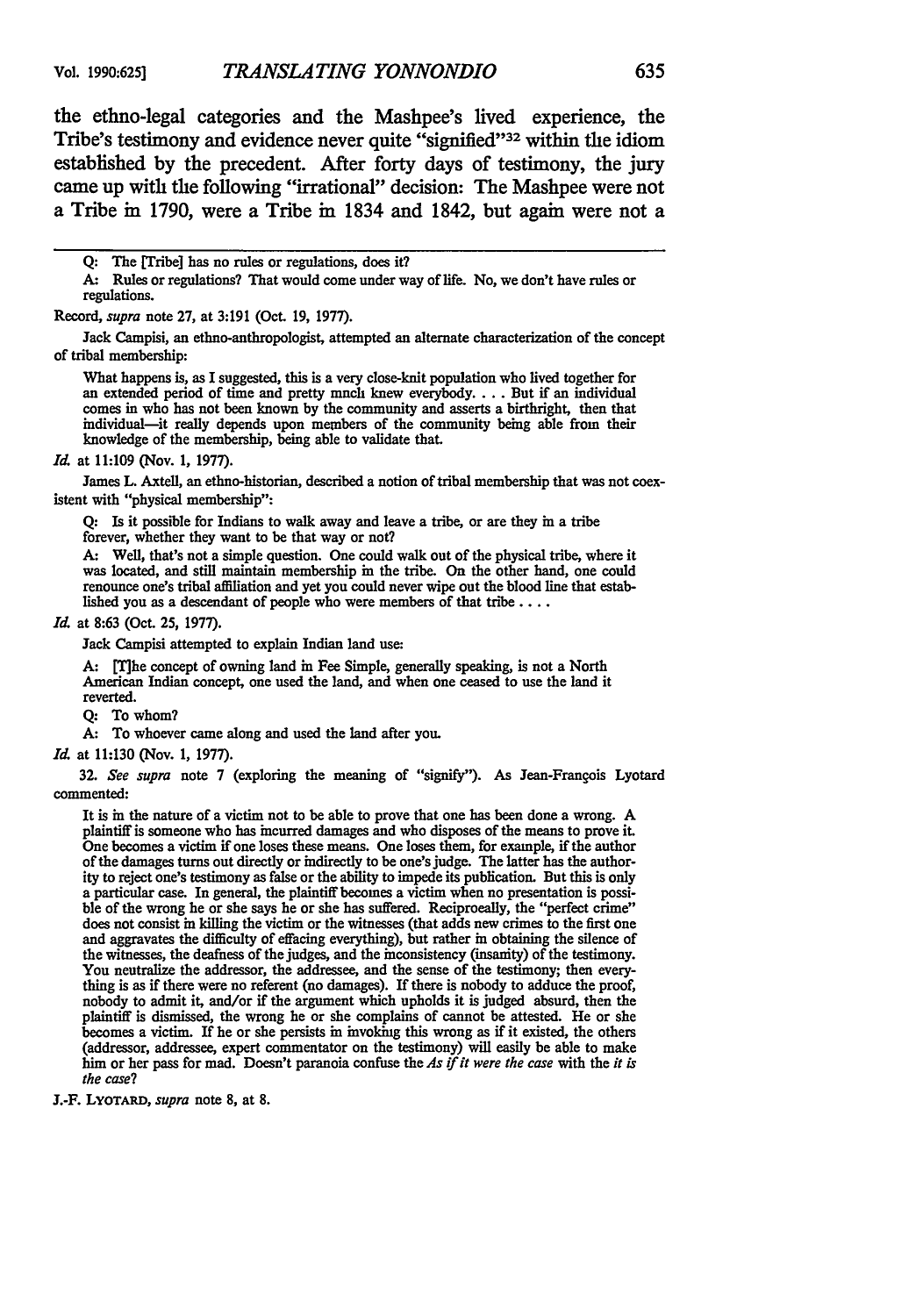Tribe in **1869** and **1870. <sup>33</sup>**The jury's finding was "irrational" because the judge had instructed them that **if** they concluded that the Mashpee had ever relinquished their Tribal status they could not regain it. Based on the jury's findings, the trial court dismissed the Mashpee's claim.34

The Mashpee immediately challenged the trial court's dismissal on several grounds.<sup>35</sup> The Tribe argued that the jury verdict presumed it had disbanded voluntarily at some point-a presumption the Tribe alleged had never been proven.<sup>36</sup> Further, the Tribe alleged that the verdict was entirely inconsistent with the trial court's instruction that once the jury found tribal existence ceased at a given time, it could not find the Tribe existed again at a later date.<sup>37</sup> The First Circuit rejected the Mashpee's assignments of error and affirmed the trial court's decision to dismiss their claim.<sup>38</sup> The United States Supreme Court subsequently denied the Tribe's petition for certiorari, allowing the First Circuit's decision to stand.<sup>39</sup>

## III.

Yonnondio-I see, far in the west or north, a limitless ravine, with plains and mountains dark,

I see swarms of stalwart chieftains, medicine-men, and warriors,

As flitting by like clouds of ghosts, they pass and are gone in the twilight

33. The decision was irrational, given Judge Skinner's instructions:

Because of the necessity of an historical continuity for the existence of a tribe as I have tried to define it [in this case], once tribal status has been voluntarily abandoned, it is my opinion that it is lost and cannot be revived. It cannot be created anew....

It is, I suppose, possible that by reason of circumstances, tribal existence be so suppressed that it be in limbo for a period, that it not be manifest for a period without there being an abandonment. **If** you find that there was, by reason of the activities in 1869, 1870, a conscious abandonment of tribal status, then you would not be warranted in finding the existence of a tribe in 1976.

Record, *supra* note 27, at 40:63-64 (Jan. 4, 1978) (instructions to jury). Given the finding that the Mashpee did *not* constitute a Tribe in 1790, the jury could not find that they *were* a Tribe in 1834 and 1842, according to Judge Skinner's instructions.

34. Mashpee Tribe v. Town of Mashpee, 447 F. Supp. 940, 950 **(D.** Mass. 1978), *aff'd sub nom.* Mashpee Tribe v. New Seabury Corp., 592 F.2d 575 (Ist Cir.), *cert. denied,* 444 U.S. 866 (1979).

35. Mashpee Tribe v. New Seabury Corp., 592 F.2d 575 (lst Cir.), *cert. denied,* 444 U.S. **866** (1979).

<sup>36.</sup> *Id.* at 585.

<sup>37.</sup> *Id.* at 590.

<sup>38.</sup> *Id.* at 594.

<sup>39.</sup> Mashpee Tribe v. New Seabury Corp., 444 U.S. 866 (1979).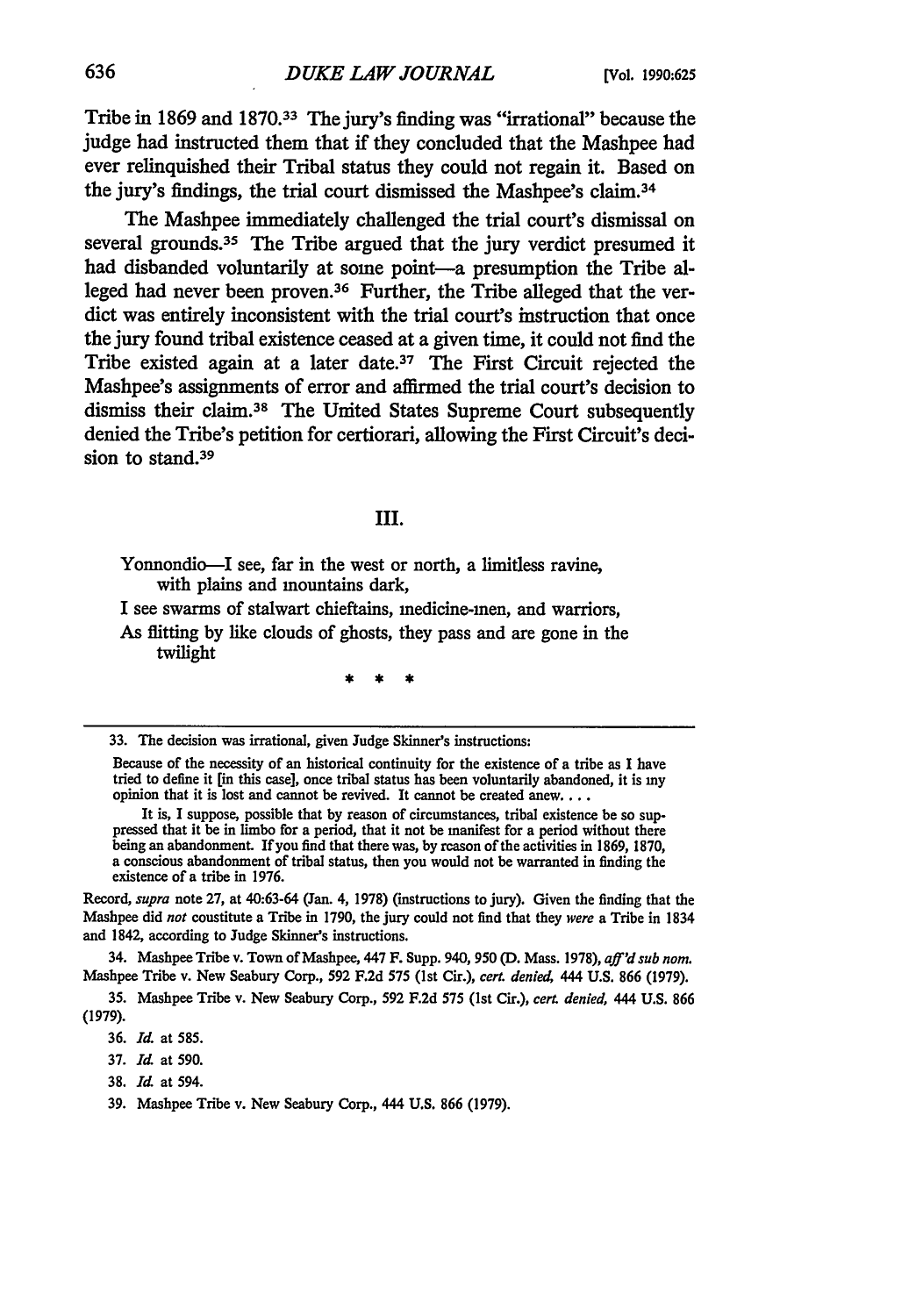#### The Baked and the Half-Baked<sup>40</sup>

Whether the Mashpee are legally a Tribe is, of course, only half the question. That the Mashpee existed as a recognized people occupying a recognizable territory for well over three hundred years is a well-documented fact.41 In order to ascertain the meaning of that existence, however, an observer must ask not only what categories are used to describe it, but also whether the categories adopted **by** the observer carry the same meaning to the observed.<sup>42</sup>

The earliest structure used for communal Mashpee functions-a colonial-style building that came to be known as "the Old Meetinghouse"—was built in  $1684<sup>43</sup>$  The meetinghouse was built by a white man, Shearjashub Bourne, as a place where the Mashpee could conduct their Christian worship. Shearjashub's father, Richard Bourne, had preached to the Mashpee and oversaw their conversion to Christianity almost a generation earlier. The Bourne family's early interest in the Mashpee later proved propitious. The elder Bourne arranged for a deed to be issued to the Mashpee to "protect" their interest in the land they occupied. Confirmation of this deed by the General Court of Plymouth Colony in **1671** served as the foundation for including "Mashpee Plantation" within the protection of the Massachusetts Bay Colony. As part of the Colony, the Mashpee were assured that their spiritual interests, as defined by their Christian overseers, as well as their temporal interests would receive official attention. However, the impact of introducing the symbology of property deeds into the Mashpee's cultural structure reverberates to this day. Whether the introduction of European notions of private ownership into Mashpee society can be separated from either the

41. Paul Brodeur notes:

The irony of this "documentation" is that either as journalism or as anthropology it recounts a telling that is not documentation for purposes of the dispute.

42. *See* C. LfvI-STRAuss, *supra* note 40, at 5-6.

<sup>40.</sup> This subtitle is intended as a tongue-in-cheek reference to Claude Lévi-Strauss' work, THE **RAW AND THE COOKED (1969).** This structuralist account of ethnological categories presaged much modem semiotic theory. Here, of course, the reference to the baked and the half-baked plays on the theme of ethnological categories while, at the same time, invoking the popular pejorative term for an ill-contrived story.

Mashpee was never really settled in any formal sense of the word. It was simply inhabited **by** the Wampanoags and their Nauset relatives, whose ancestors had been coming there to fish for herring and to gather clams and oysters since the earliest aboriginal times, and whose descendants currently represent, with the exception of the Penobscots and the Passamaquoddies of Maine, the largest body of Indians in New England.

P. **BRODEUR,** *supra* note **10,** at **7-9;** *see also* **J. CLIFFORD, THE PREDICAMENT OF CULTURE: TWENTIETH-CENTURY ETHNOGRAPHY, LITERATURE, AND** ART **289** (1988) ("[The Mashpee] did have a place and a reputation. For centuries Mashpee had been recognized as an Indian town. Its boundaries had not changed since **1665,** when the land was formally deeded to a group called the South Sea Indians **by** the neighboring leaders Tookonchasun and Weepquish.").

<sup>43.</sup> P. BRODEUR, *supra* note 10, at 11.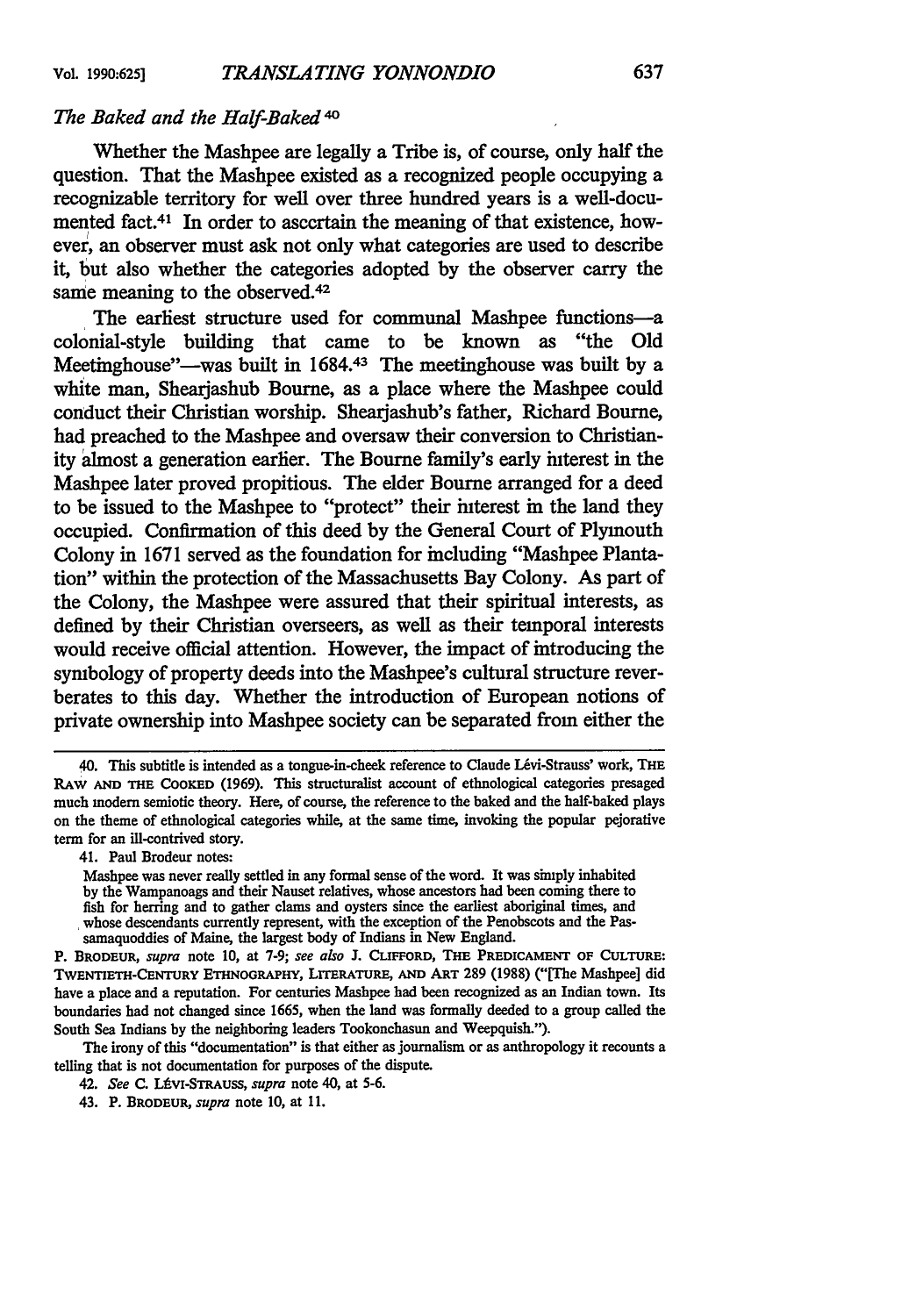protection the colonial overseers claim actually was intended or the Mashpee's ultimate undoing is, of course, central to the meaning of "ownership."

Colonial oversight quickly became a burden. In 1760, the Mashpee appealed directly to King George III for relief from their British overlords. In 1763, their petition was granted. The "Mashpee Plantation" received a new legal designation, granting the "proprietors the right to elect their own overseers."<sup>44</sup> This change in the Tribe's relationship with its newly arrived white neighbors did not last long, however. With the coming of the Colonies' war against England and the founding of the Commonwealth of Massachusetts, all previous protections of Mashpee land predicated on British rule quickly were repealed, and the Tribe was subjected to a new set of overseers with even more onerous authority than its colonial lords had held. The new protectors were granted "oppressive powers over the inhabitants, including the right to lease their lands, to sell timber from their forests, and to hire out their children to labor."45

During this time the Mashpee were on their way toward becoming the melange of "racial types" that ultimately would bring about their legal demise two hundred years later.46 Colonists had taken Mashpee wives, many of whom were widows whose husbands had died fighting against the British. The Wampanoags, another southern Massachusetts Tribe that suffered terrible defeat in wars with the European colonists, had retreated and had been taken in by the Mashpee. Hessian soldiers had intermarried with the Mashpee. Runaway slaves took refuge with and married Mashpee Indians. The Mashpee became members of a "mixed" race, and the names some of the Mashpee carried reflected this mixture. What was clear to the Mashpee, if not to outside observers, was that this mixing did not dilute their tribal status because they did not define themselves according to racial type, but rather by membership in their community. In an essay on the Mashpee in *The Predicament of Culture,* 47 Professor Clifford explained that despite the racial mixing that had historically occurred in the Mashpee community, since the Mashpee did not measure tribal membership according to "blood," Indian identity remained paramount. In fact, the openness to outsiders who wished to become part of the tribal community was part of the community values that contributed to tribal identity. The Mashpee were being penalized

<sup>44.</sup> *Id.* at 15.

*<sup>45.</sup> Id.*

<sup>46.</sup> *See infra* text accompanying notes 82-84.

<sup>47.</sup> **J. CLIFFORD,** *supra* note 41, at 306-07.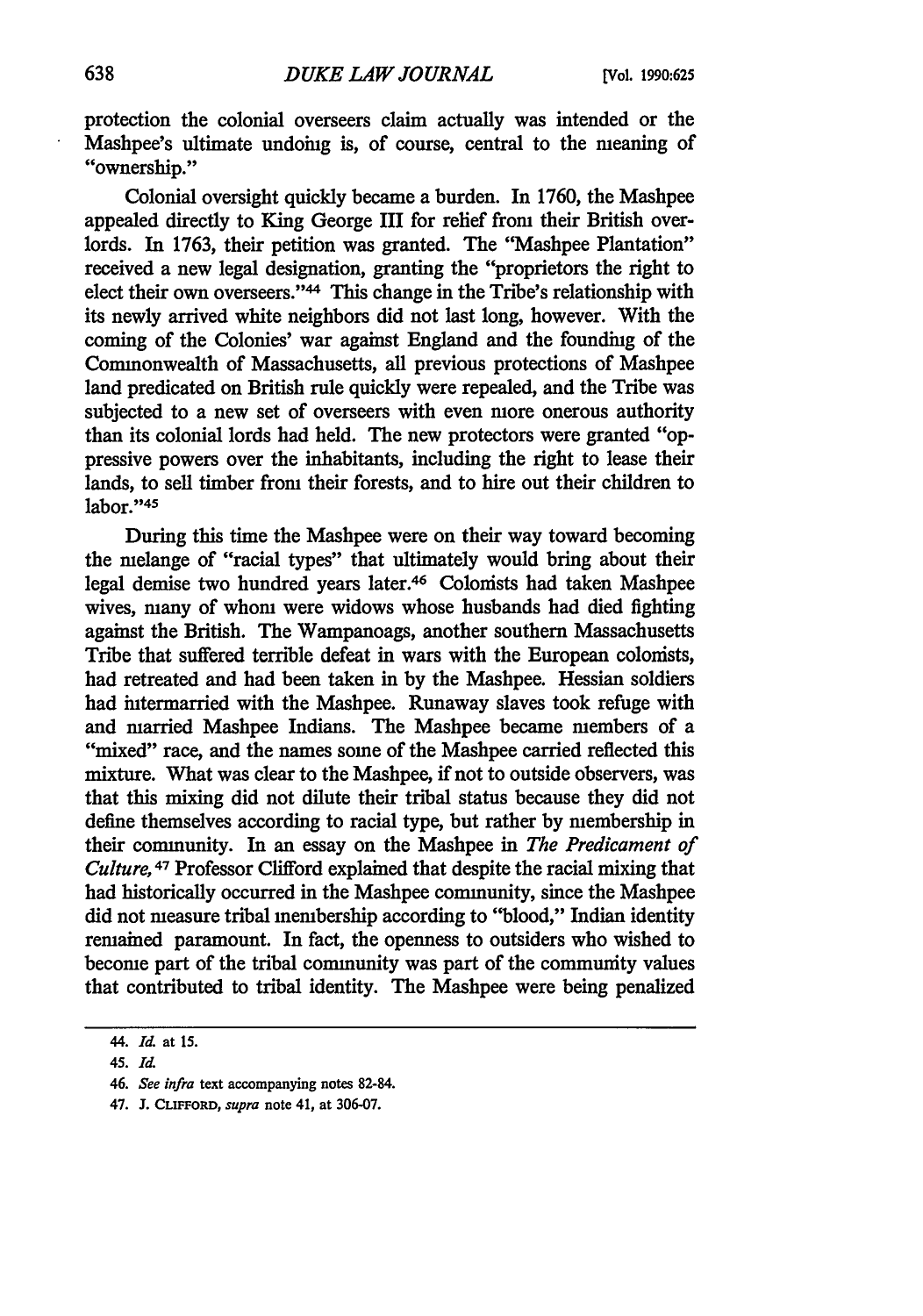for maintaining their aboriginal traditions because they did not conform to the prevailing "racial" definition of community and society.

In 1833, a series of events began that culminated in the partial restoration of traditional Mashpee "rights." William Apes, an Indian preacher who claimed to be descended from King Philip, a Wampanoag chief, stirred the Mashpee to petition their overseers and the Governor of Massachusetts for relief from the depredation visited upon them. What offended Apes was the appropriation of the Mashpee's worshipping ground by white Christians. In response to the imposition of a white Christian minister on their congregation, they had abandoned the meetinghouse in favor of an outdoor service conducted by a fellow Indian. The petition Apes helped draft began, "we, as a Tribe, will rule ourselves, and have the right to do so, for all men are born free and equal, says the Constitution of the country."<sup>48</sup> What is particularly important about this challenge is that it asserted independence within the context of the laws of the state of Massachusetts. The Massachusetts Governor rejected this appeal and the Mashpee's attempt at unilateral enforcement of their claims resulted in the arrest and conviction of Apes.<sup>49</sup>

The appeal of Apes' conviction, however, produced a partial restoration of the Tribe's right of self-governance and full restoration of its right to religious self-determination, for the Tribe was returned to its meetinghouse. When the white former minister tried to intervene, he was removed forcibly and a new lock was installed on the meetinghouse doors. By 1840, the Mashpee's right to worship was secured.<sup>50</sup>

Control of the land remained a critical issue for the Mashpee. By late in the 17th century, the area surrounding the homes and land of the "South Sea Indians"<sup>51</sup> had been consolidated and organized into a permanent Indian plantation.<sup>52</sup> The Mashpee's relationship to this land,

<sup>48.</sup> P. **BRODEUR,** *supra* note 10, at 17.

<sup>49.</sup> *Id.*

*<sup>50.</sup> Id.* at **18.**

<sup>51.</sup> In earlier times, the Mashpee were known as "South Sea Indians" because they made their home near Nantucket Sound, which the Dutch called the South Sea.

**<sup>52.</sup>** At the trial, the evolution of the Mashpee community was explained expressly in terms of its legal relation to the colony and later the Commonwealth:

<sup>[</sup>Prior to 1675, the Mashpee community] seems to have been literally an Indian plantation, that is to say, it was a plantation organized in the necopic [sic] sense like other plantations in other parts of the State.

A plantation being in a sense a town in being, a town in becoming a town of the future, which at this point was not yet incorporated. It was an Indian plantation, which meant that certain special provisions had been established to accommodate the fact that the Indians did not speak English by and large and were in the process of transition from their aboriginal state to persons who were familiar with the process of English law in the English court system, so it was, essentially, a transitional community which was formerly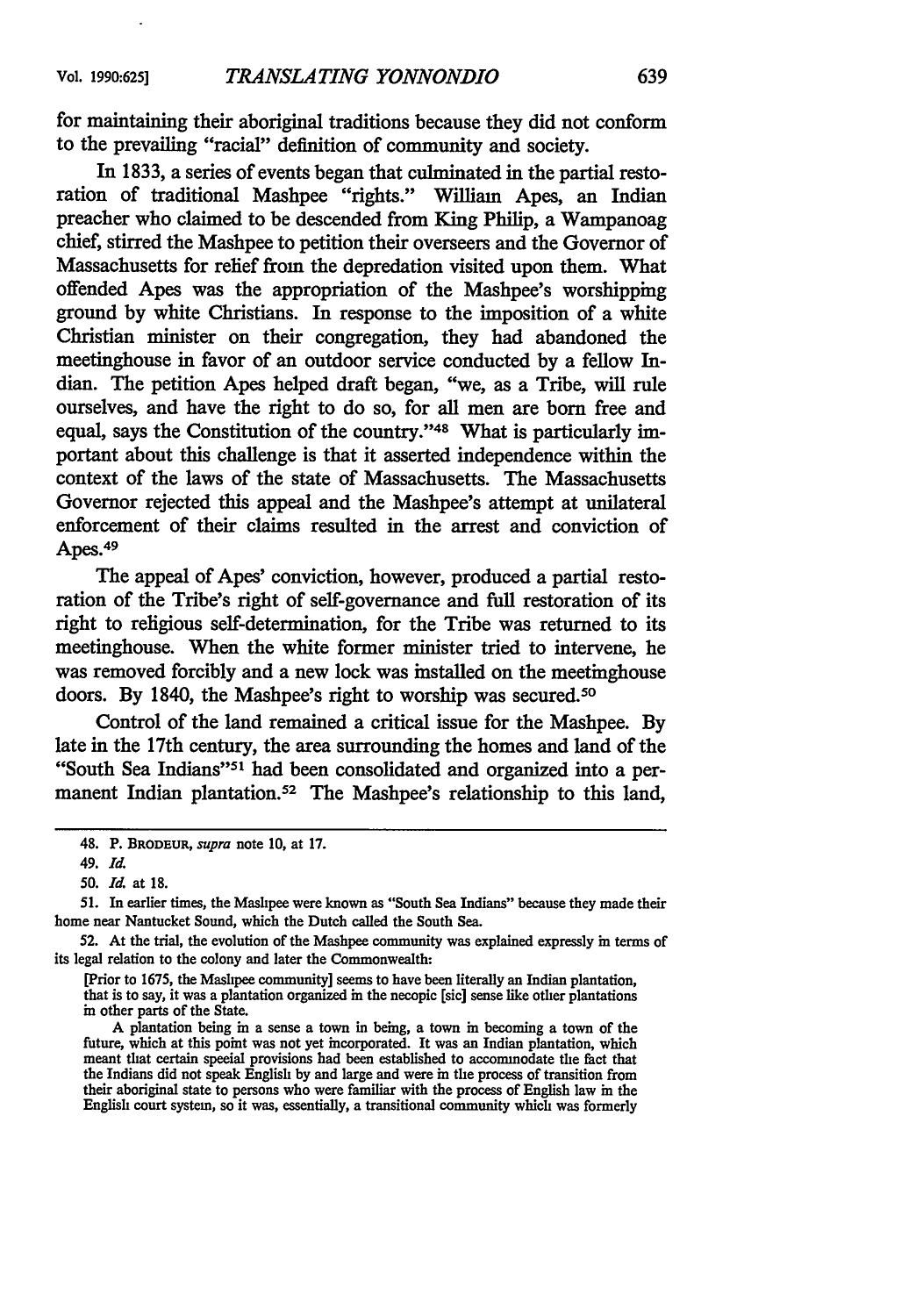however, remained legally problematic for the Commonwealth. In 1842, Massachusetts determined that the land was to be divided among individual Mashpee Tribe members, but their power over it was closely circumscribed; they could sell it only to other members of the Tribe. The "plantation" could tax the land, but the land could not be taken for nonpayment of those taxes. In **1859,** a measure was proposed to permit the Mashpee to sell land to outsiders and to make the Mashpee "full citizens" of the Commonwealth. This proposal was rejected **by** the Tribe's governing council. In **1870,** however, the Mashpee were "granted" rights to alienate their property as "full-fledged citizens" and their land was organized by fiat into the town of Mashpee.<sup>53</sup>

It was the land that had moved out of Indian control, eleven thousand acres of undeveloped land estimated to be worth **fifty** million dollars, that the Mashpee Wampanoag Tribal Council<sup>54</sup> sued to reclaim in **1976.** Some of the land had been lost in the intervening years, and more was in danger of being lost or reduced to non-exclusive occupancy. The Council based its claim on the 1790 Non-Intercourse Act,<sup>55</sup> which pro-

Once the South Sea Indian Plantation had been established, its inhabitants' claim to their land rested on a written deed and on English law rather than on any aboriginal sover- eignty. Like other "plantations" in New England, the community at Mashpee was a jointownership arrangement **by** a group of "proprietors." Under English law proprietors were licensed to develop a vacant portion of land, reserving part for commons, part for the church, and part for individual holdings. **All** transfers of land were to be approved collectively. This plantation-proprietary form, as applied to early Cape Cod settlements.., was intended to evolve quickly into a township where freemen held individual private property and were represented in the General Court of the colony. The white plantations around Mashpee did evolve directly into towns. From the late seventeenth century on their com- mon lands were converted into private individual holdings in fee simple. Mashpee followed the same course, but more slowly. As late as 1830 its lands were the joint property of proprietors.

**J.** *CLiFFoRD, supra* note 41, at **19-20.**

**53.** P. BRODEUR, *supra* note **10,** at **19-20.**

54. In an effort to obtain federal grants offered to American Indians, the Mashpee incorporated a tribal council-The Mashpee Wampanoag Tribal Council, Inc.-in 1974. The Tribal Council **be**came the official business and legal mechanism of the Tribe. *Id.* at **38.** Hazel **A.** Oakley, a Tribal Council officers, testified **as** follows:

**Q:** What does the Mashpee Wampanoag Tribal Council, Inc., of which you are the membership chairman, do?

- **A:** It's the administrative part of the Mashpee tribe.
- **Q:** What do you mean **by** "the administrative part of the Mashpee tribe"?

**A:** Well, it does administrative work for the tribe, like making proposals to get funds for its people, and its purpose was to acquire land for its people and bring back its culture to its people.

Record, *supra* note **27,** at 2:121-22 (Oct. **18, 1977).**

**55. 25 U.S.C.** § **177 (1988);** *see supra* note **25** (quoting the relevant provisions of the Act).

under English law, and at the higher levels all appeals ran to the same courts to which appeals from English towns went.

Record, *supra* note **27,** at 35:64-65 (Dec. **27, 1977)** (Professor Hutchins). James Clifford describes the nature of (and ownership under) the plantation system,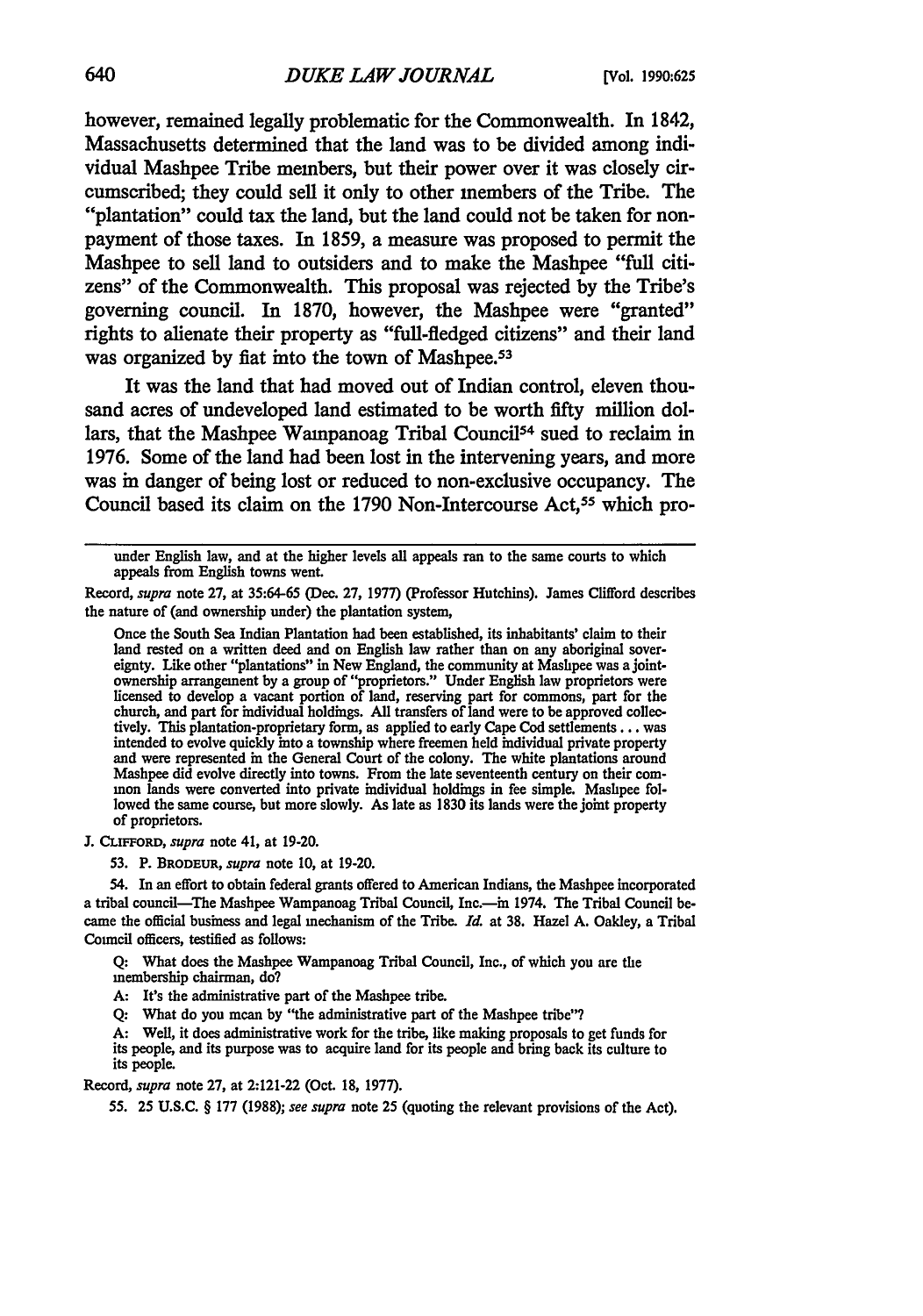hibits the alienation of Indian lands<sup>56</sup> without federal approval. The Non-Intercourse Act applies to transactions between Indians and non-Indians, and, despite its inherent paternalism, serves to protect tribal integrity.

The Non-Intercourse Act applied only if the Mashpee had retained their "tribal identity" (defined, however, by the white man's rules of the game) from the mid-17th century until they filed their land claim action in 1976. In order to fall within the scope of the Act's protection, the Mashpee had to prove first that they were indeed a "Tribe" and that their status as such had not changed throughout this period. If the Mashpee were no longer a "Tribe" (or if they never had constituted a "Tribe" in the first place), the protection provided by the Non-Intercourse Act evaporated. If, however, the Indians retained their tribal status, then the transactions that resulted in the loss of their village were invalid. At the very heart of the dispute was whether the Mashpee were "legally" a people and thus entitled to legal protection.<sup>57</sup>

Many of the facts underlying the Mashpee's suit were not disputed. What the parties fought about was the *meaning* of "what happened."<sup>58</sup> Seen from the perspective of the Mashpee, the facts that defined the Indians as a Tribe also invalidated the transactions divesting them of their lands. From the perspective of the property owners in the Town, however, those same acts proved that the Mashpee no longer existed as a separate people. How, then, is an appropriate perspective to be chosen? As told by the defendants, the Mashpee's story was one about "a small, mixed community fighting for equality and citizenship while abandoning, by choice or coercion, most of its aboriginal heritage."<sup>59</sup>

Using the same evidence, the plaintiffs told a very different story. It was the story of cultural survival: "[T]he residents of Mashpee had managed to keep alive a core of Indian identity over three centuries against enormous odds. They had done so in supple, sometimes surreptitious

*Id.*

**<sup>56.</sup>** Under the Non-Intercourse Act, protected "Indian lands" are the lands a Tribe claims title to on the basis of prior possession or ownership. *See* **25 U.S.C.** § 194 **(1988).** Section 194 provides:

In all trials about the right of property in which an Indian may be a party on one side, and a white person on the other, the burden of proof shall rest upon the white person, whenever the Indian shall make out a presumption of title in himself from the fact of previous possession or ownership.

<sup>57.</sup> *See* 25 U.S.C. § 177 **(1988)** (referring to "Indian nation" and "tribe of Indians" as those covered by statute).

**<sup>58.</sup>** "The jury's problem was not so much weighing conflicting evidence as choosing between plaintiff's and defendant's interpretation of the historical data." Mashpee Tribe v. New Seabury Corp., 592 F.2d 575, **589** n.14 (1st Cir.), *cert. denied,* 444 U.S. **866** (1979).

**<sup>59.</sup> J.** CLIFFoRD, *supra* note 41, at 302.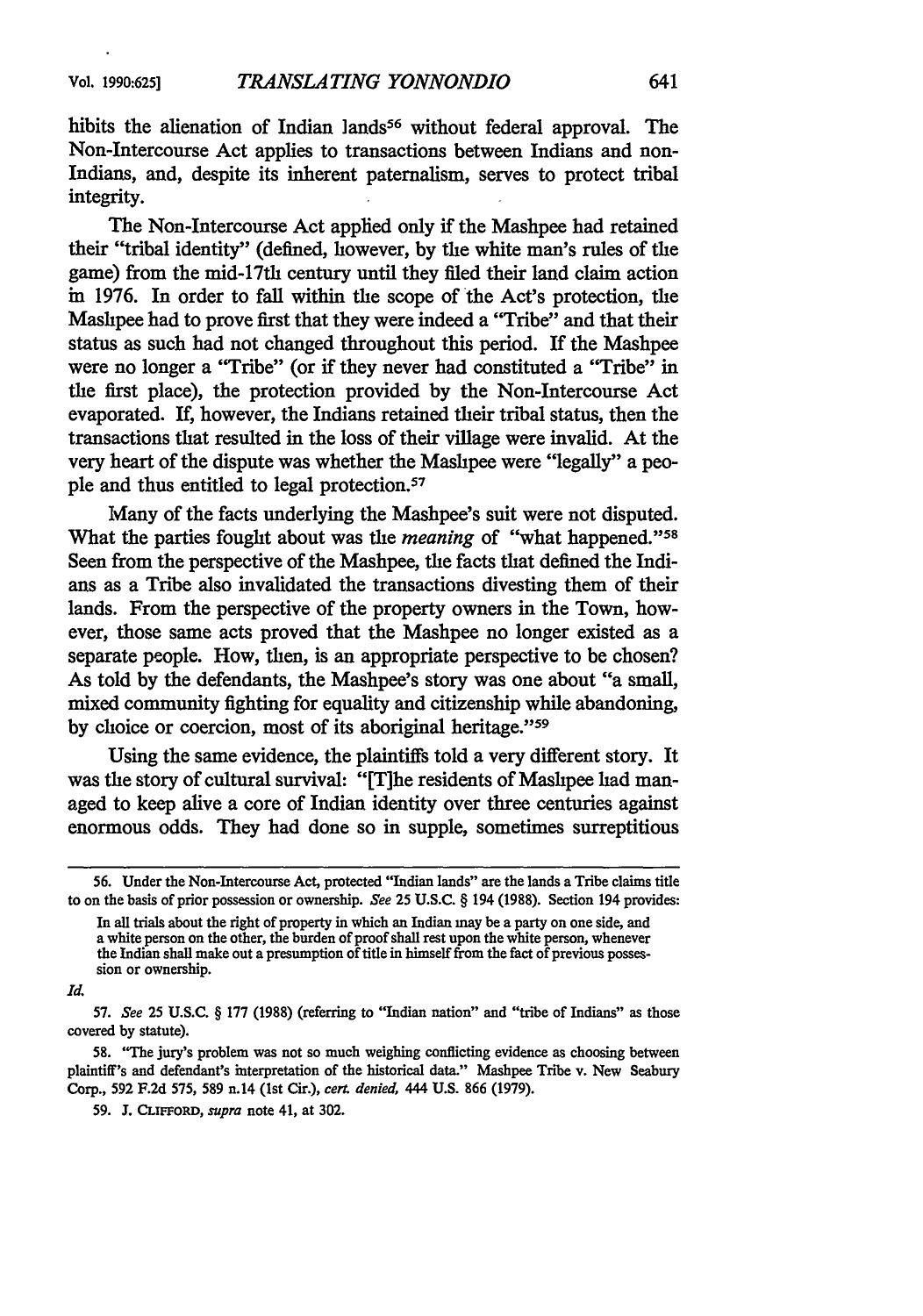#### *DUKE LAW JOURNAL*

ways, always attempting to control, not reject, outside influences."<sup>60</sup> Which of the two conflicting perspectives is the "proper" one from which to assess the facts underlying the Mashpee's claim? The answers provided by the courts that considered the Mashpee's claims exemplify both the use and abuse of examples in American law. As the next Part illustrates, the exemplary nature of legal argument is bounded by the rules that control the substantive demonstration of the issues in dispute and by the authoritative use of previously decided cases. Demonstration and authority are two ways in which examples are used to structure legal understanding. Yet the choice of examples is not a neutral process; it always involves adoption of a substantive perspective. The abuse of example arises when the substantive perspective that is authoritatively adopted is treated as though it arose naturally.

#### IV.

(Race of the woods, the landscapes free, and the fallsl No picture, poem, statement, passing them to the future)

#### *A. Exempli Gratia*

Two closely related kinds of examples seem to be at work in legal discourse. First, there is the *authoritative* example-that which determines whether or not one may proceed toward obtaining a legal remedy for a perceived injustice. Precedent, even in the context of our statutory age,<sup>61</sup> is the cardinal manifestation of the authoritative example. A statute such as the Non-Intercourse Act may be a source of law, but courts, using a variety of common law techniques, ultimately determine the meaning of that statute. 62 The role of authoritative examples thus is twofold, specifying the outer limits of a particular legal pronouncement and, at the same time, establishing a foundation for subsequent interpretations of those limits. This bifurcated function allows legal authority to appear as though it were timeless. The example from the past is merged with a new example from the present: Linearity is redefined as simultaneity.<sup>63</sup> The past is always present in the form of the authoritative example.

**<sup>60.</sup>** *Id*

**<sup>61.</sup>** *See* **G. CALABRESI,** A **COMMON LAW FOR THE AGE OF STATUTES** 165 **(1982)** (discussing the problems of adjudication in the face of increasingly detailed legislative attempts to control all relevant authority).

**<sup>62.</sup>** *See* Eskridge & Frickey, *Statutory Interpretation as Practical Reasoning* 42 **STAN.** L. REv. **321 (1990)** (arguing that in order to understand how judges interpret statutes, the observer must look at the techniques of practical reason the courts apply in hard cases).

**<sup>63.</sup>** *See* Greenhouse, *Just in Time: Temporality and the Cultural Legitimation of Law,* **98** YALE **L.J. 1631,** 1640 **(1989).** As Greenhouse explains: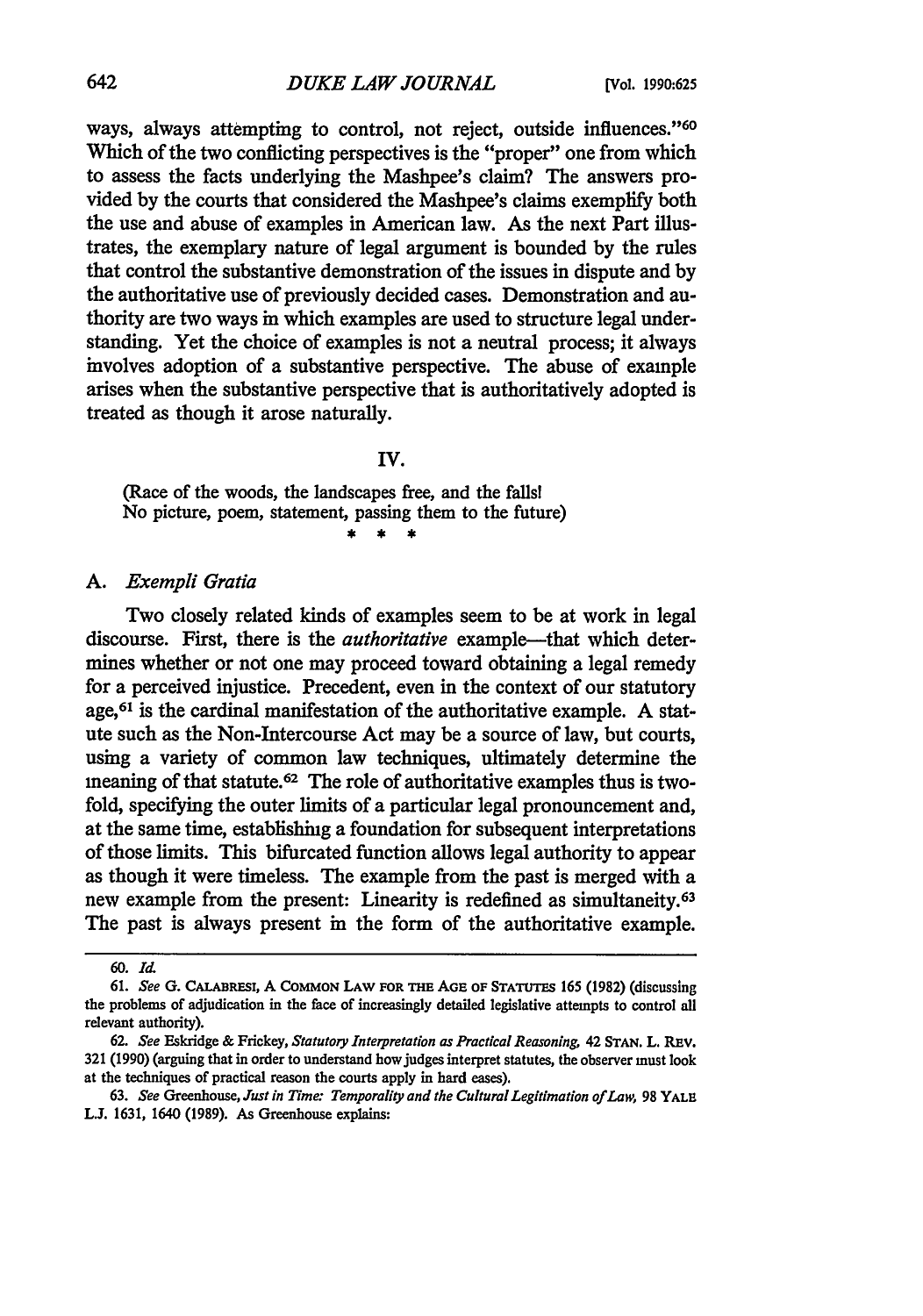Precedents accumulate as a "present body of law," yet the fact of accumulation leaves the body forever present, yet forever incomplete.

The second kind of example at work in legal discourse might be labeled "explanatory." An explanatory example is a statement or exhibit, either real or interpretive,<sup>64</sup> taken as evidence of the sufficiency of a legal claim. In contrast to authoritative examples, which govern whether or not a particular legal claim can be pursued at all, explanatory examples "flesh out" legal claims, giving them substance within the confines established **by** the controlling authoritative example. Explanatory examples must be constructed to showcase the reality being tested **by** a given legal claim in terms recognized **by** the governing authoritative examples. Explanatory examples may both give meaning to the facts that underlie a legal claim and provide a basis for distinguishing that claim from apparently relevant, but undesirable, authoritative examples.

There are, of course, rules governing the use of either type of example.65 The essence of these rules is the predictive power they yield. Their predictive value resides in their power to inform legal actors how a given dispute will be resolved. However, the rules themselves are absolutely determinative only of the actual dispute to which they are applied. Hence, their predictive potential necessarily involves something of a gamble. When seeking an authoritative example, an attorney or a judge always must determine at the outset whether the facts of some previously

*Id.*

64. The distinction between "real" and "interpretive" is necessarily problematic, since the idea of "real" evidence might be understood as evidence with some non-contingent meaning. That inference is not intended here. Perhaps an illustration will help. Some conduct, say refusing to hire someone because of her race, is per se violative of a legal standard. So testimony such as "yeah, I wasn't going to hire a black woman," provides "real" evidence to support an intentional discrimination claim. Without such a "smoking gun," however a court must sort through other explanatory examples in order to give meaning to a whole series of events, each with problematic content. Interpretive examples, in contrast to real examples, provide a court with grounds for **determining** whether the conduct complained of is indeed proscribed.

**65.** *See* Frickey, *Stare Decisis in Constitutional Cases Reconsidering* National League of Cities, 2 **CONST. COMMENTARY 123** (1985) (discussing the flexibility of the doctrine of stare decisis, especially in the face of decisions that have proven to be wrong).

The common law, which developed at this period, in some respects reflects perfectly a logic of linear time, in its reliance on precedent, its commitment to reform, and its acknowledgment of individual persons and rights. But the common law also involves larger claims beyond linear time. Reasoning **by** analogy to precedent creates *afalse* historicity in that it perpetually reclaims the past for the present: in theory, a dispute in **1989** can be resolved **by** reference to cases from **1889** or **1389.** "The law" thus accumulates, but it never passes; at any instant, it represents a totality. It is **by** definition complete, yet, its completeness does not preclude change. It is a human achievement, yet, **by** its reversible and lateral excursions, and **by** its collective voice, it is not identifiably the product of any *particular* individual or group. Symbolically, it stands at the border between the two great zones of Indo-European thinking-the human-made (anthropogonic) and the divine (cosmogonic)-and is nourished **by** the indeterminacy of the distinction between events in linear time and possibilities (all-times).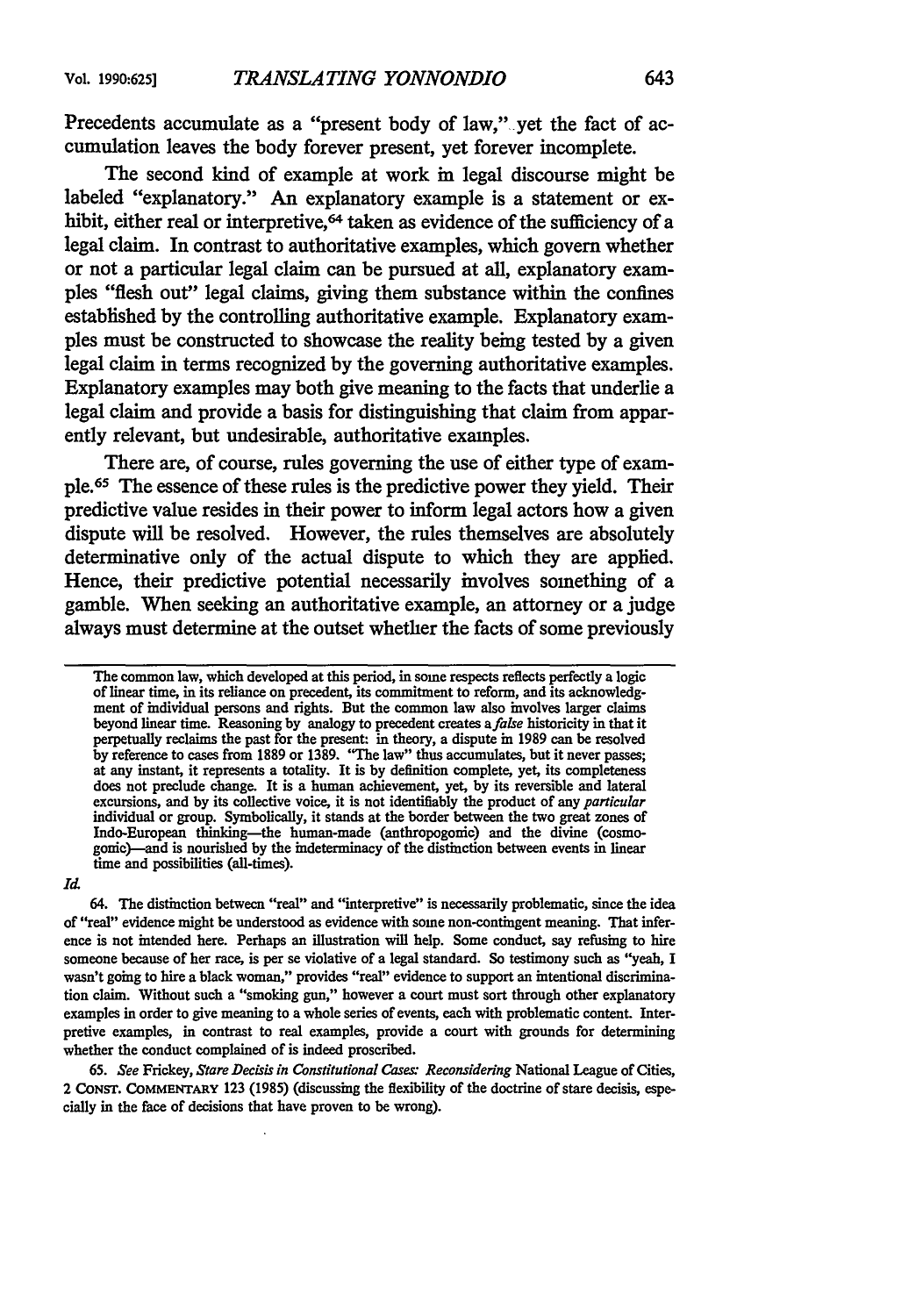resolved dispute are sufficiently similar to the controversy at issue to dictate how the parties to that controversy ought to be treated. In order to make such a determination, the judge or attorney must closely examine the factual setting of the prior case-the legal precedent serving as authoritative example-for similarity, difference, and importance relative to the present dispute.<sup>66</sup>

In a system that uses previously decided cases as the foundation for authoritative statements, at least two questions of fact are central to resolving a given dispute. First, what facts may be recognized as proof of the legal claim? Second, what facts are recognized as legally determinative in the search for an authoritative example-in short, what facts count in this search? Determining which facts are critical and which interpretation of the facts is most like the authoritative interpretation is a continuing process. The translation of the raw material of life into legally cognizable claims is at the heart of the lawyer's art, but like any other extremely stylized art form, the artist's creativity is constrained by the structure of the project.

The centrality of the meaning of facts, in the sense of "what happened," recurs constantly. From precedent we get two additional kinds of examples: 1) the example of authoritative fact patterns, and 2) the example of authoritative *interpretations* of those fact patterns. Judicial opinions typically begin with a statement of the facts in dispute. That statement usually presages the conclusion, but the precedential import of the facts changes as the meaning of the case changes over time. 67 The simple conclusion that a court reached may not be the proposition for which the case is cited. The conclusory factual statement ultimately loses its mooring in the specific case. Thus, which facts are authoritative will change as the ease is made to fit into an evolving system of relations that gives it meaning. 68 In cases in which different courts try to answer the same legal question, creating or discovering a set of authoritative interpretations lies at the heart of the attorney's task. These interpretations must be used to frame the raw material of a given case so as to suggest it is sufficiently similar to previous cases or to some articulated

**<sup>66.</sup>** Two important points are elided here: The first is a justification for giving a precedent-as prior decided case-dispositive force, the second is the question of how to go about determining which facts are important.

<sup>67.</sup> *See generally* Deutsch, *Precedent and Adjudication,* **83 YALE L..** 1553 (1974) (discussing the relationship between relevance and legitimacy).

**<sup>68.</sup>** The dynamic process of interpretation and "meaning creation" is central to the "law making" role of courts. *See G.* CALABREsI, *supra* note 61, at 1-33; Deutsch, *Neutrality, Legitimacy, and the Supreme Court Some Intersections Between Law and Political Science,* 20 **STAN.** L. REv. **169** (1968).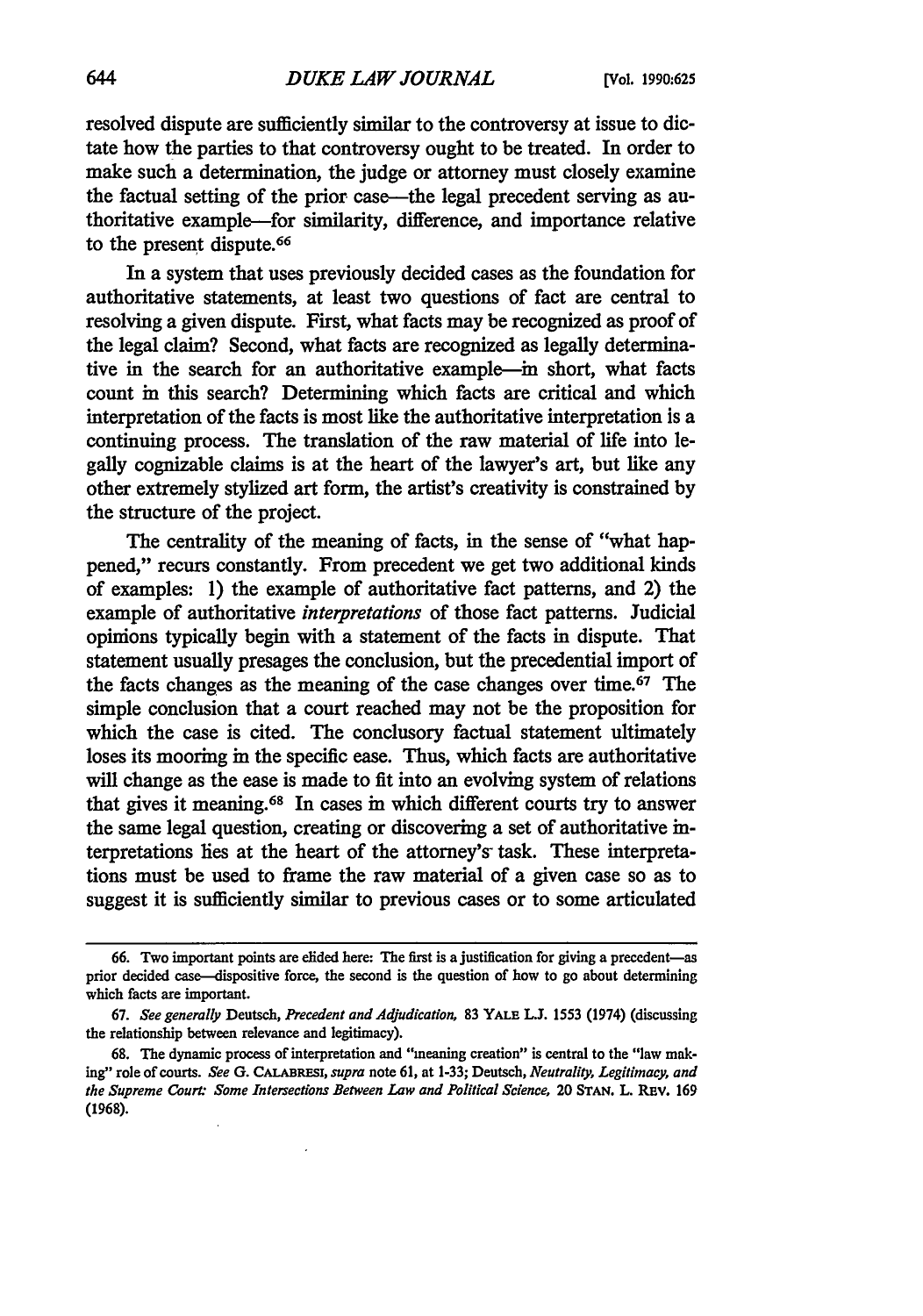statutory standard, in order to justify a court's listening to the claim and subsequently granting the desired relief.

At the core of such an enterprise, of course, is the recognition that there never are identical cases, only cases that are more similar or different. However, articulating a claim in terms of an authoritative example provides at least an initial foundation for determining the relative importance of specific facts. In this way, legal precedent in the role of authoritative example comes to life both as a *fact-filled instance* and as *a factdenuded rule.* The existence of the authoritative example as rule suggests to the legal actor how the explanatory examples-the facts of the casemust be arranged. Exploration of the authoritative precedent must include both a sense of what the case "stands for," that is, what "rule of law" may be extracted from it, and a sense of what "actual facts" were essential to the expression of that rule. Both these functions are critical for a legal system that is predicated on prior determinations which are to be viewed by the participants in that system as timeless yet historically grounded. This is what is meant by saying that a precedent is "factfilled"—it is grounded in a concrete situation. Part of its legitimizing power comes from the rootedness of the decision, but its authoritative *logical* power comes from the statement of the rule that emerges from the decision. This rule is "fact-denuded," for it ultimately does not depend upon the particular dispute that gave rise to the law suit to have persuasive power.

Intuitively, one assumes that everything potentially helpful to telling the story behind a given legal claim ought to be allowed in as part of the explanation. The reality of the legal process requires, however, that the story be told in accordance with a set of rules designed to protect the integrity of a subsequent decision as precedent or authoritative example. Further, the rules that limit notions of relevance to the authoritative commands also gnide the structuring of the presentation.

# *B. The Rules of the Game: Telling a "Relevant" Story*

The rules governing how one tells a story in court are supposed to protect the court from wasting its time by listening to immaterial information or testimony that might confuse or prejudice the ultimate decisionmakers about what they are supposed to be deciding. These rules turn on the legal concept of "relevance."

Typically, a legal claim is composed of elements that each must be proven independently. "Relevant" evidence is a statement or exhibit that tends to demonstrate the relationship between a factual assertion and a particular element of a legal claim. According to the Federal Rules of Evidence: "'Relevant evidence' means evidence having any tendency to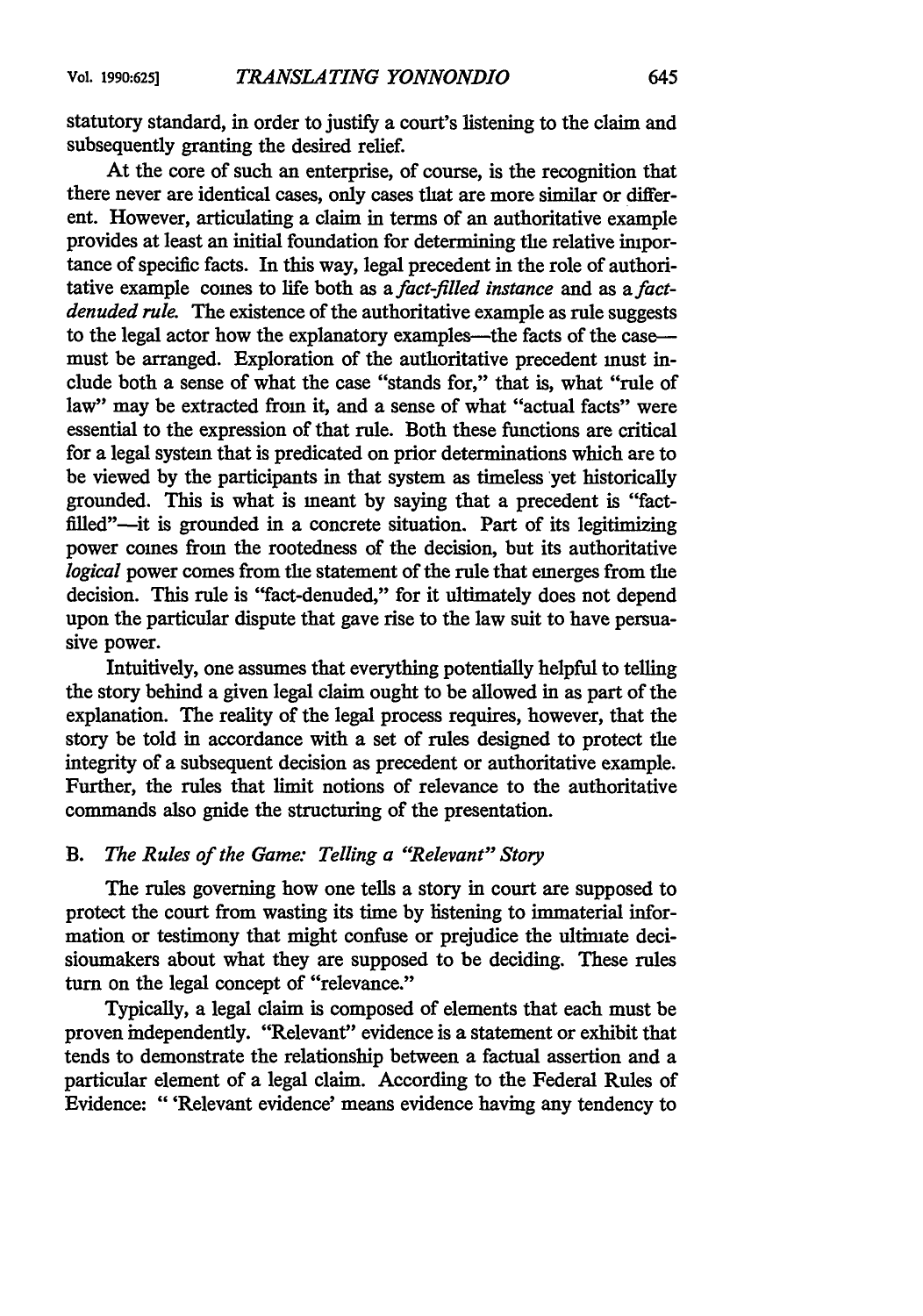make the existence of any fact that is of consequence to the determination of the action more probable or less probable than it would be without the evidence."<sup>69</sup> Thus, "relevance," the foundation for rules permitting the introduction of evidence, controls and is controlled by the existence of other facts, which themselves are controlled by the substantive standard or statute being litigated. Relevance is the guide, but the question remains: Relevant to what? Treating relevance as though it were a neutral analytic category takes our attention away from the substantive standard being disputed because it requires that the judge making the relevance determination treat the substantive standard as a given. In cases like *Mashpee,* the underlying standard is often the heart of the dispute. Re-read the definition. Relevance is a probability determination. The judge is to ask herself: "If I let this evidence in, will it add any probitive value to the facts we already know?" This inquiry begs the question of whether the "facts" already admitted are those that *ought* to be in.

The legal concept of relevance empowers a court to approve or disapprove certain narrative elements of a party's story. A court's evidentiary rulings, however, do not *control* truth, but rather *translate* it into the terms of the substantive statute or standard at issue. The truth value of a particular fact within the confines of legal discourse, therefore, is directly related to whether it explicates the substantive claim being adjudicated. The issue being litigated is the measure of truth. Remember Judge Skinner's frustration at the testimony of the various "experts" concerning the definition of "Tribe." He had fully expected to consider some "objective" or, at minimum, generally accepted, definition of this ethno-legal category. Finding no agreement, Judge Skinner turned to a legal standard that was completely acontextual (as well as profoundly ethnocentric) by using *Montoya* to assess the Mashpee's claim to tribal status. Judge Skinner translated, via *Montoya,* the lived experience of the Mashpee into an objective, acontextual legal category.

The process of legal storytelling and relevance determination is more like a gathering of material for an index<sup>70</sup> than the telling of a classic narrative. Facts are assembled to tell a story whose conclusion is determined by others. Each fact must point to the next, not in a tempo-

<sup>69.</sup> **FED.** R. **EVID.** 401; *see also* McCoRMIcK **ON EVIDENCE** § 185, at 544 **(E.** Cleary 3d ed. .1984) ('In sum, relevant evidence is evidence that in some degree advances the inquiry.").

<sup>70.</sup> According to Kevelson, "In semiotic terms the index is nothing but a sign, or sign system, pointing to topics regarded as significant to the indexer. Thus an index, like a code in any other system, is never complete." R. KEVELSON, *supra* note 12, at 137. The point here is that legal storytelling is more akin to the index of a book than to the text of that book. Like an index, the facts constituting a legal story indicate the places one might turn to discover information without actually supplying that information.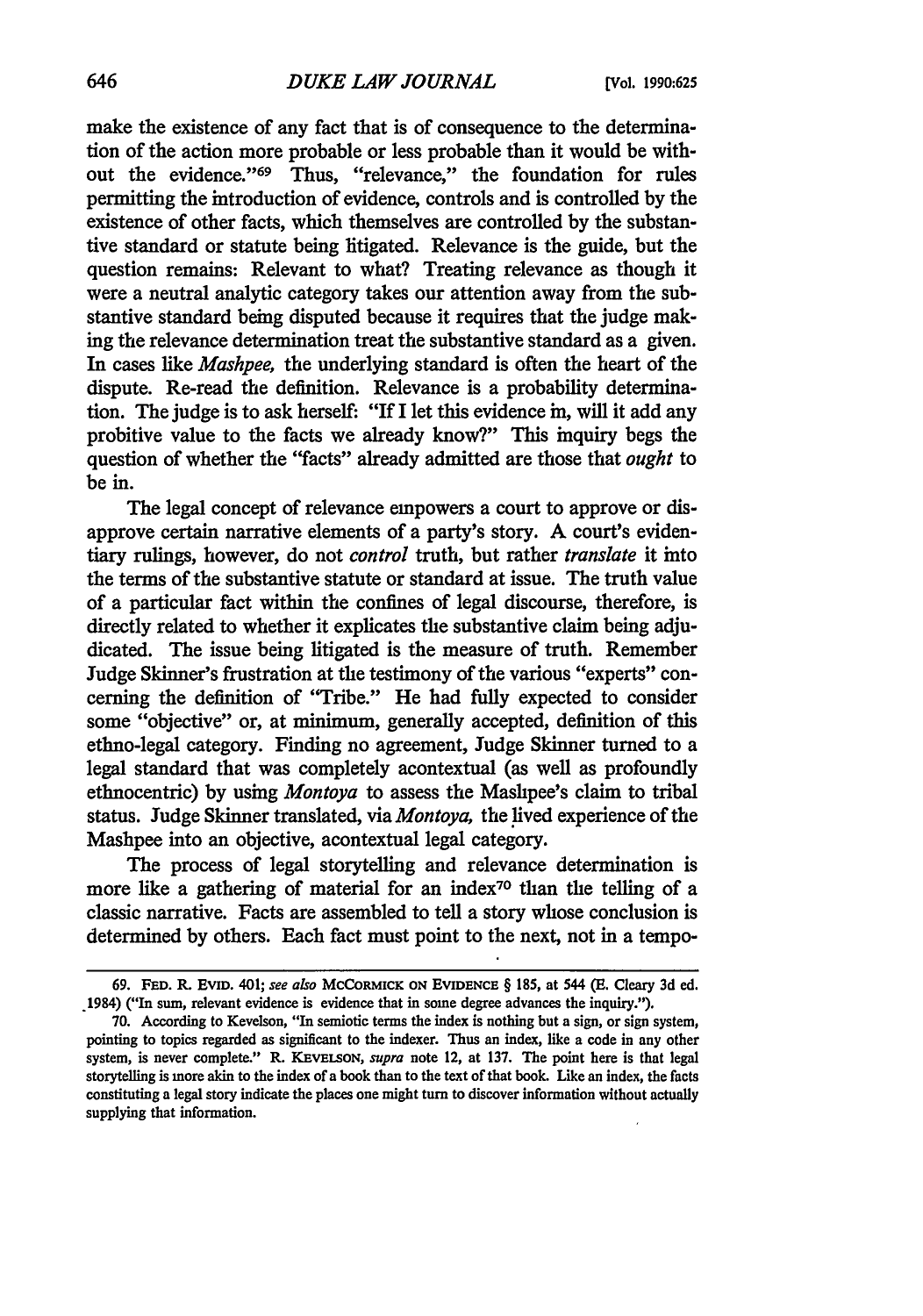ral sense, but rather only in the sense dictated by the substantive standard being litigated. The determinations of relevance-what can be admitted as evidence-locate the court as the indexer: The one who determines significance. The story told by the parties must point back constantly to the story told by the court and the precedents, which, of course, are merely the stories deemed acceptable by previous courts. By structuring legal storytelling in this way, questions of power, perspective, and value are evaded.

So what kind of story can be told within the confines of legal discourse? Let us turn to the story of the Mashpee Indians and listen to the story they tell about themselves and the story that is told about them, and then decide which story makes more sense.

#### C. *Law Looks: Documentary Evidence*

There is, then, an incommensurability between popular narrative pragmatics, which provide immediate legitimation, and the language game known to the West as the question of legitimacy---or rather, legitimacy as a referent in the game of inquiry. Narratives, as we have seen, determine criteria of competence and/or illustrate how they are to be applied. They thus define what has the right to be said and done in the culture in question, and since they are themselves part of that culture, they are legitimated by the simple fact that they do what they  $do.<sup>71</sup>$ 

In response to the Mashpee's claims, attorneys for the Town of Mashpee argued that the Tribe lacked racial purity, that it failed to retain a sufficient degree of self-government. It exercised little if any "sovereignty" over specific territory; it maintained no perceivably coherent sense of "community," and therefore was not a Tribe as defined by the Supreme Court in *Montoya. 72* The defense's main witness, Francis Hutchins, a historian, offered five days of exhaustive testimony.<sup>73</sup> Although he and the Mashpee referred to more or less the same documents, his positivistic<sup>74</sup> account of the Mashpee's history left no room to suggest that certain land deeds in fact reflected white, rather than Indian, notions of land ownership. The very acceptance by the court and the witnesses of the symbology of deeds presupposed a certain structure for the Mashpee story. This structure, framed with the European indicia of *ownership,* was asserted by the defense as the only basis for the Tribe's

<sup>71.</sup> **J.-F. LYOTARD,** *supra* note 13, at 23.

<sup>72.</sup> Montoya v. United States, 180 **U.S.** 261, 266 (1901).

<sup>73.</sup> *See* Record, *supra* note **27,** at 34 (Dec. 21, 1977), 35 (Dec. 22, 1977), 36 (Dec. 28-29, 1977), 38 (Dec. 30, 1977).

<sup>74.</sup> The implication of characterizing Hutchins' testimony as "positivist" is that the recounting did little more than specify "what happened" from a pseudo-objective perspective. There was no inquiry into the validity of how Hutchins might know "what happened."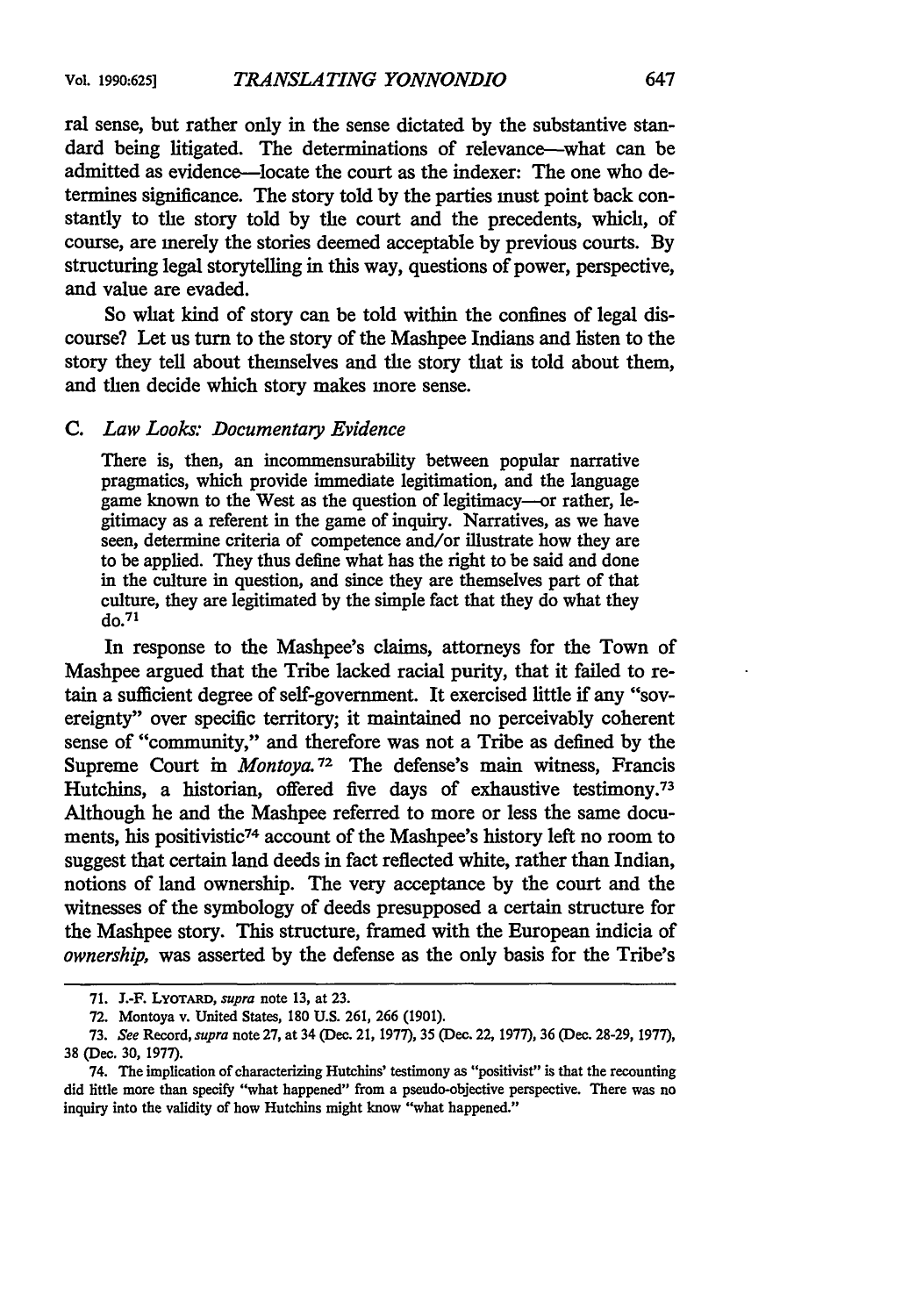claims. In doing so, defendant's counsel translated the Tribe's claims into terms foreign to the Mashpee. This rhetorical move stripped the land claim of nuances that deeds could not replace. The deeds not only reconstituted the Tribe's basic claim, they also temporalized it; deeds set it apart from the evolving tradition of the Indians' relationship to their physical surroundings, and, at once, both elevated and debased their relationship to the land.<sup>75</sup>

With regard to political leadership, the defendants' historian found scant historical traces of Indian government at Mashpee.76 The court apparently did not recognize any irony in the defense's attack on the Mashpee's claim of "self-government." According to the defendants, the Mashpee could be "self-governed" only if the Tribe adopted political forms susceptible to documentary proof. Unfortunately, the Tribe did not see fit to create that kind of proof of its political existence, since the court was asking for evidence of the type of political life that white Europeans, but not the Mashpee, recognized as legitimate. The Mashpee tried to point out that what was "appearing" as a "lack" or "gap" in the defendants' account of their history was something that they simply

White men... made the common mistake of assuming that, because the Aboriginals were wanderers, they could have no system of land tenure. This was nonsense. Aboriginals, it was true, could not imagine territory as a block of land hemmed in by frontiers: but rather as interlocking network of "lines" or "ways through."

B. **CHATWIN, THE SONGLINES** 56 (1987) (exploration of Australian Natives' understanding of time, place, and identity).

*76. See, \_g.,* Record, *supra* note 27, at 36:47-48 (Dec. **28,** 1977). Hutchins testified that between 1666 and 1870 no Indian government existed:

Q: From the period of time in 1666, when the sachem of [manomet] relinquished his interests, until the time that New Plymouth Colony became joined with Massachusetts Bay Colony, did you observe any governmental structure in the Mashpee community other than that established **by** the laws of New Plymouth Colony?

A: No. **Q:** During the period of time when or immediately following the joining of New Plymouth Colony with Massachusetts Bay Colony, up through the time of the Revolutionary War, did you observe any governmental structure in the Mashpee community other than that established **by** the laws of the Province of Massachusetts Bay?

A: No.

Q: During the period of time from the Revolutionary War through 1870, did you observe any government in the community other than that established **by** the laws of the Commonwealth of Massachusetts?

A: No.

Id.

<sup>75.</sup> In his testimony, Professor Hutchins spoke of the "breakdown" of the Mashpee community, owing to its "choice" to remain on Cape Cod, rather than being relocated to the Western United States when "offered the opportunity" to do so in the 1700s. What Hutchins failed to comprehend, however, is that the command, "If you want a land base, go west," completely misperceives the Mashpee's fundamental sense of place. The irony, of course, is that the Tribe's culturally-defined relationship to the land was interpreted in light of Euro-American standards. As Bruce Chatwin writes in another context: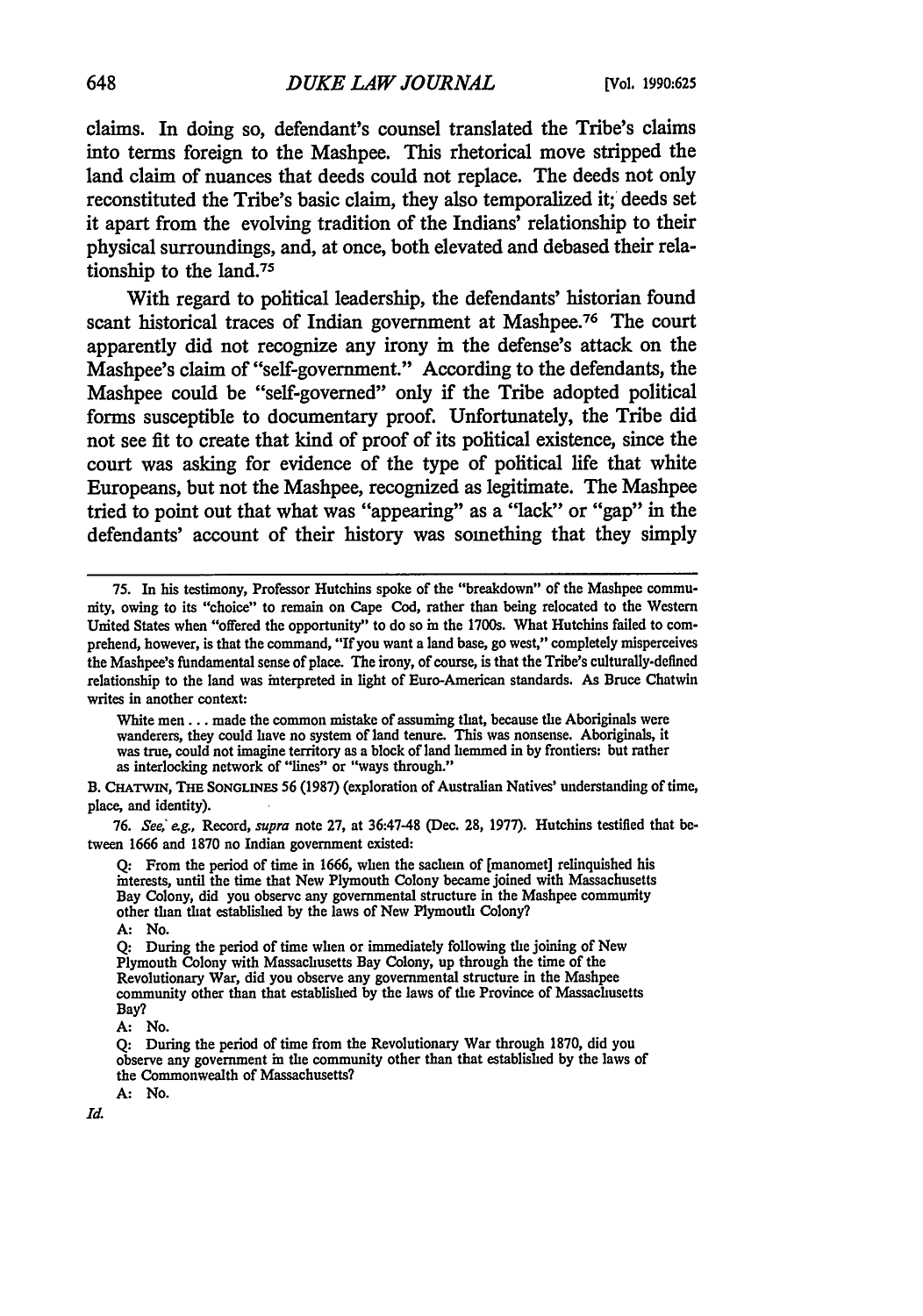would not have recorded in written form.<sup>77</sup> Within the idiom of documentary evidence as written record, because the Mashpee Indian culture is rooted in large measure on the passing of an oral record, their history could only signify silence.78 The commonplace view, replicated in the process of legal proof, is that "facts" only have meaning to the extent that they represent something "real." The stories that members of the Mashpee Tribe told were stories that legal ears could not hear. Thus the legal requirements of relevance rendered the Indian storytellers mute and the culture they were portraying invisible. The tragedy of power was manifest in the legally mute and invisible culture of those Mashpee Indians who stood before the court trying to prove that they existed.<sup>79</sup>

#### V.

#### *Yonnondio*

Yonnondio! Yonnondio!-unlimn'd they disappear; To-day gives place, and fades—the cities, farms, factories fade; A muffled sonorous sound, a wailing word is borne through the air for a moment,

Then blank and gone and still, and utterly lost.

We are doubtless deluding ourselves with a dream when we think that equality and fraternity will someday reign among human beings without compromising their diversity.... For one cannot truly enjoy the other, identifying with him, and yet at the same time remain different.<sup>80</sup>

77. Vine Deloria, Jr., an attorney, author, and Indian affairs consultant, testified: [Y]ou don't really study tribes. You work with the people to help them prepare the best understanding you can of what the current problems are, how they got into the situation they got into. In the course of that you talk with a great many Indians. A lot of times they remember things that are not in the ordinary train of documents that your standard economic scholar would run across. So in checking the oral testimony, oral tradition of the people, then that gives you additional leads as to where you can find other sources to fill in the history. And there's no really good history on any tribe in the country.

Record, *supra* note 27, at 16:109 (Nov. 9, 1977).

78. The cultural bias in favor of written, as opposed to oral, history resounded throughout the trial of the Mashpee's land claim suit. Take, for example, the testimony of defense witness Francis Hutchins, a political scientist and historian, regarding his method of researching Indian history: "All the materials which the historian uses when you are dealing with a historical period, you can't pick and choose, you have to use what you can find. And I have tried to look at *every piece ofpaper* that survives from that period relating to the subject." Record, *supra* note 27, at 34:59-60 (Dec. 21, 1977) (emphasis added).

79. "It is important to remember that the voices to which power responds must be those that it can hear." Torres & Brewster, *Judges and Juries: Separate Moments in the Same Phenomenon, 4* LAW **& INEQUALITY** 171, 181 (1986) (discussing the problems feminism has encountered in searching for a voice with which to participate in legal discourse).

80. C. Lévi-Strauss, The View From AFAR 24 (J. Neugroschel & P. Hoss trans. 1985).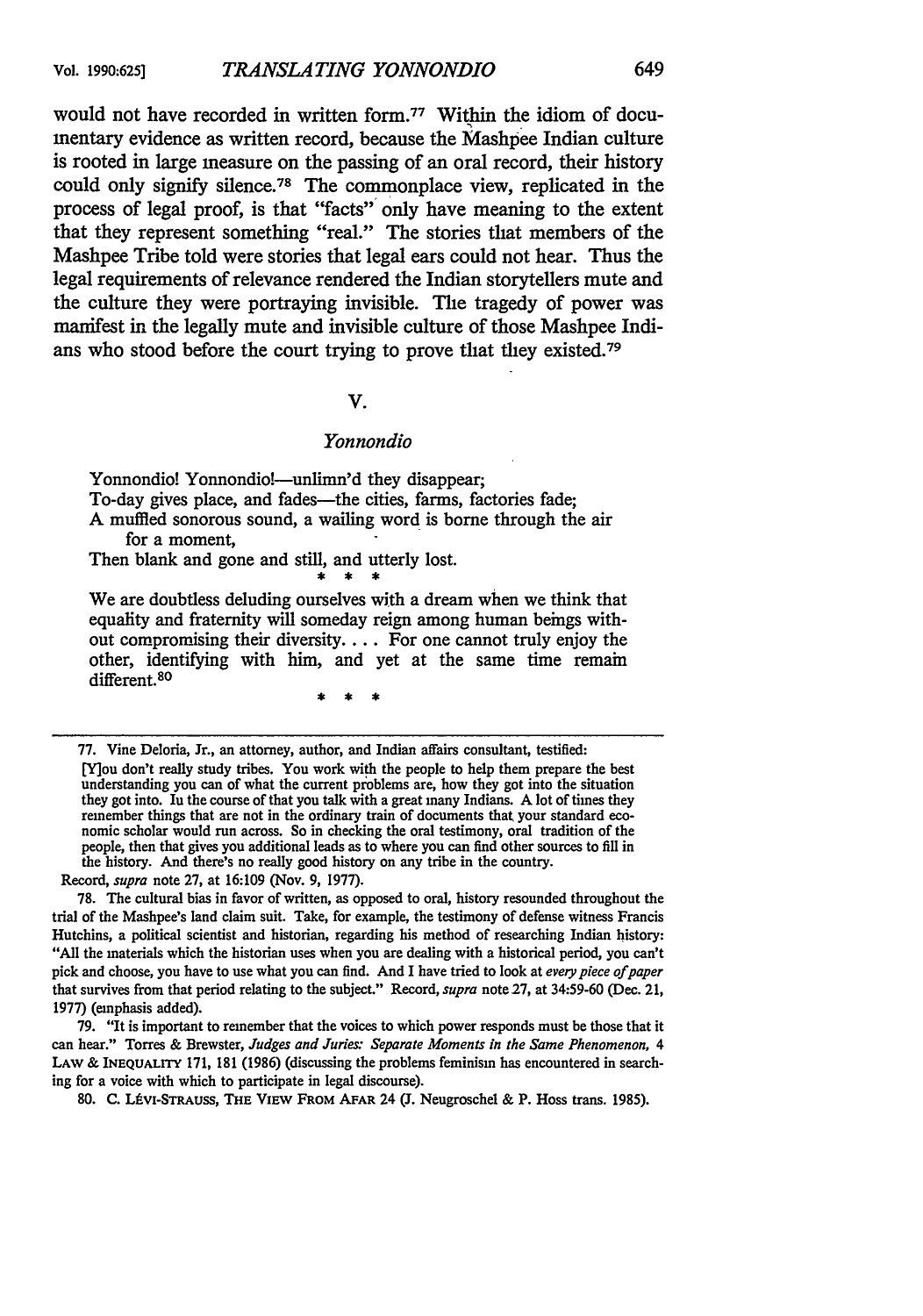What were the underlying structures or categories guiding the determination of what evidence in the Mashpee trial was deemed "material"—that is, within the confines of the legally defined dispute?<sup>81</sup> In order to construct an answer, it is necessary to examine two other problems underlying the materiality of the evidence offered **by** the defense. First, in claiming blood as a measure of identity, the defense argued (to the all-white jury) that "black intermarriage made the Mashpees' proper racial identification black instead of Indian."82 Because of the racial composition of the community, that the jury would be composed exclusively of white people virtually was guaranteed **by** the voir dire in which prospective jurors were asked whether they were themselves Indian, had any known Indian relatives, or had ever been identified with organizations involved in "Indian causes."<sup>83</sup> White intermarriage was mentioned only in passing.<sup>84</sup>

We do know in many instances the geographic area from which both the Indians and the Negroes came, who came to Mashpee. So it's quite clear that quite apart from the question of Indian blood, the Indian blood which many of these people had was not local Indian blood.

Record, *supra* note **27,** at **36:18-19.**

**[By 1790,** a] great many from a great many places and racial and cultural backgrounds had entered the community... not only through marriage, but also **by** coming as individuals or as families to the community. Mashpee **by** this time had already become what it has remained in subsequent years, a truly remarkable non-white melting pot.

*Id.* at **36:137.**

**83.** For example, the Record contains the following exchange during voir dire questioning of William Brassill:

**The** Court: Do you, yourself, have any Indian ancestry that you know of? Mr. Brassill: No.

The Court: Do you feel that the Indians as a group have been unfairly treated in the past?

Mr. Brassil: Well, from what I know of the history in some cases, yes, I do.

The Court: Do you feel any personal responsibility to this that you have any obligation to right these ancient wrongs?

Mr. **Brassil:** No.

The Court: Have you ever been identified with any organization involved in Indian causes?

Mr. Brassill: No.

The Court: Have you or any member of your immediate family or any close friend ever been employed by a government agency dealing with Indian affairs?

Mr. Brassill: No.

The Court: **All** right, the juror may be seated as juror No. 2.

Record, *supra* note **27,** at 1:21-22. One notes, of course, that this juror was *not* questioned regarding any affiliation, past or present, that might prejudice him *against* Indians or "Indian causes."

84. Even the slightest sensitivity to the racial history of the United States makes apparent the racial taxonomy being imposed here. The defense affected a purely external view of the process of

**<sup>81.</sup>** "Materiality looks to the relation between the propositions for which the evidence is offered and the issues in the case. If the evidence is offered to help prove a proposition which is not a matter in issue, the evidence is immaterial." **MCCORMICK ON EVIDENCE,** *supra* note **69,** § **185,** at 541,

**<sup>82.</sup>** Petition for Certiorari to the United States Court of Appeals for the First Circuit at **11,** Mashpee Tribe v. New Seabury Corp., **592 F.2d 575** (1st Cir.) (No. **79-62),** *cert. denied,* 444 **U.S. 866 (1979)** [hereinafter Petition for Certiorari]. The United States submitted extensive evidence of racial integration within the Mashpee community: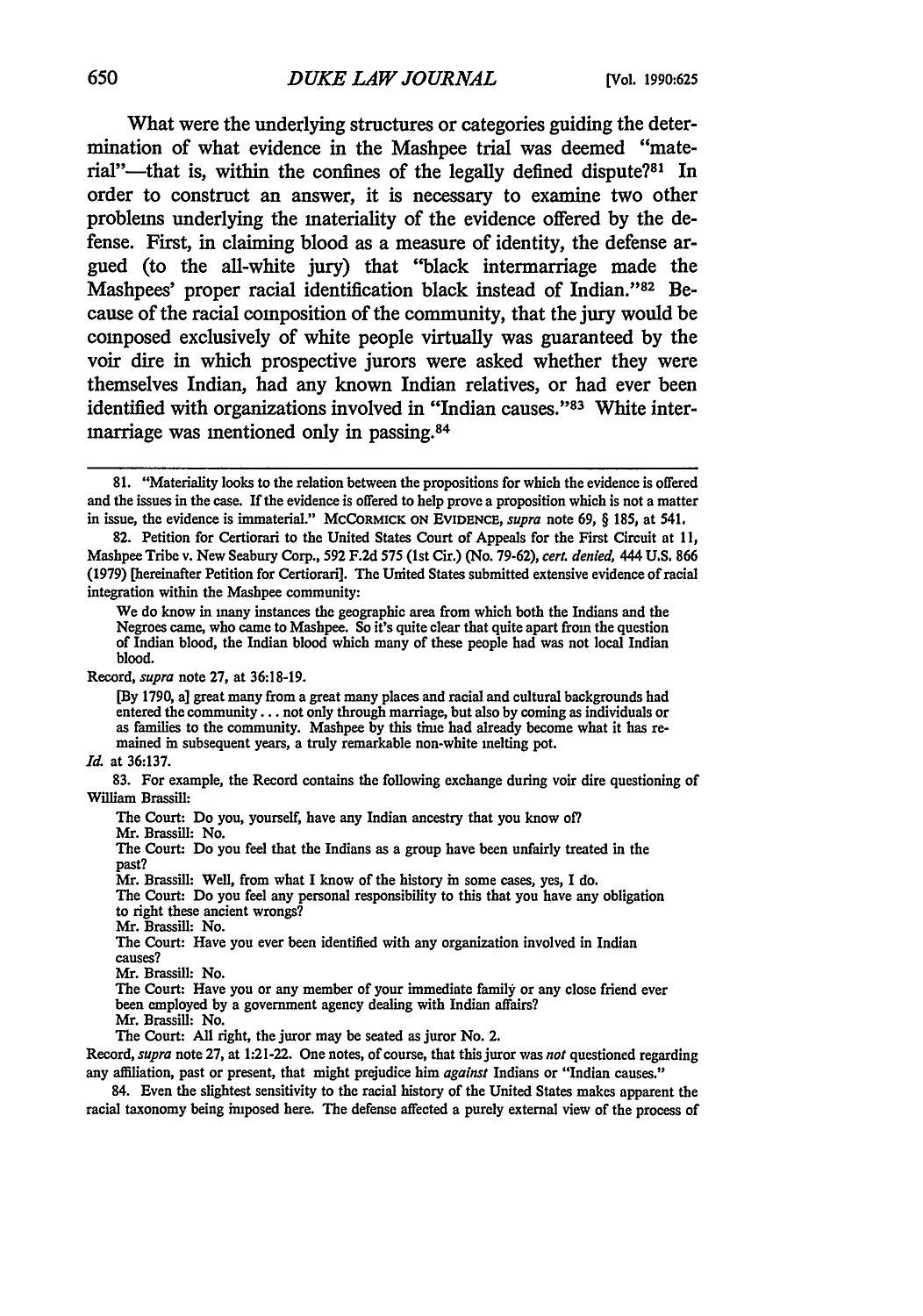Second, "the trial court instructed the jury that the tribe could terminate through social or cultural assimilation of *'English forms' and* '*English labels.'* "<sup>85</sup> The court interpreted Mashpee adaptation to the dominant culture, necessary for their survival as an independent people, as proof the Tribe had surrendered its identity. That interpretation incorporates a dominant motif in the theory and practice of modem American pluralism. 86 Ethnic distinctiveness often must be sacrificed in exchange for social and economic security.

In their appeal to the United States Court of Appeals for the First Circuit, 87 the Mashpee argued that "integration and assimilation have expressly been held insufficient to destroy tribal rights."88 Notions of social and cultural assimilation, such as those upon which the defense relied, impute reified<sup>89</sup> social standards to Indian communities that deny

**86.** *See* Torres, *supra* note 84 (arguing, in part, that cultural pluralism as presently defined in American culture reflects systemic inequalities).

**87.** *Mashpee Tribe,* **592 F.2d** at **575.**

**88.** The Kansas Indians, **72 U.S. (5** Wall.) **737, 756-57 (1867)** (character of tribal organization not affected **by** actions of the state; change can only come through treaty or voluntary abandonment of tribal organization); Petition for Certiorari, *supra* note **82,** at **16.** *See also* United States v. Holliday, **70 U.S (3** Wall.) 407, 408-10, 417-20 **(1866)** (federal decision to recognize a Tribe is political decision not subject to judicial review); Joint Council of the Passamaquoddy Tribe v. Morton, **528 F.2d 370** (1st Cir. **1975)** (lack of official federal recognition does not preclude tribal status for some purposes); Confederated Salish **&** Kootenai Tribes v. Moe, **392** F. Supp. **1297, 1315 (D.** Mont. **1975)** (changes in tribal status can only be accomplished **by** treaty or voluntary abandonment of tribal status), *aff'd,* 425 **U.S.** 463 **(1976).**

**89.** Reification is a term that has generated an impressive amount of commentary, beginning with Hegel, through Marx, to Weber, and Lukics. The phenomenon, as I mean it to apply here, might be explained in the following way: "Its basis is that a relation between people takes on the character of a thing and thus acquires a 'phantom objectivity,' an autonomy that seems so strictly rational and all-embracing as to conceal every trace of its fundamental nature: the relation between people." **G.** LuKAcs, **HISTORY AND CLASS CONSCIOUSNESS 83 (1971).** Professor Peller provides a useful illustration:

Social roles are taken as objective to the same extent that they are seen to signify some positive, rather than merely relational, term. The teacher is socially created as "teacher" only in relation to the way "students" are socially created. There is no positive content to the roles themselves outside of their relational status. From within the subject/object dichotomization, however, the roles are seen to have positive content, and to exist as objective terms with fixed natures, which foreclose alternative possibilities for social organization. In short, they are reified.

Peller, *supra* note **7,** at **1282.** In another context, Professor Catharine MacKinnon explains: Objectification in marxist materialism is thought to be the foundation of human freedom, the work process whereby a subject becomes embodied in products and relationships. Alienation is the socially contingent distortion of that process, a reification of products and relations which prevents them from being, and from being seen as, dependent on human

intermarriage and assimilation-not just *any* external view, but a racially *white* external view. The internal perspectives, within the tactical stance adopted **by** the defense, were irrelevant. *See, eg.,* Torres, *Local Knowledge, Local Color: Critical Legal Studies and the Law of Race Relations,* **25 SAN DIEGO** L. REv. 1043 **(1988);** Peller, *Race Consciousness,* **1990 DUKE L.J. 758.**

**<sup>85.</sup>** Petition for Certiorari, *supra* note **82,** at **15-16** (emphasis added); *see also Mashpee Tribe,* **592 F.2d** at **586** (addressing trial court's instructions to jury regarding the adoption of English forms and English labels).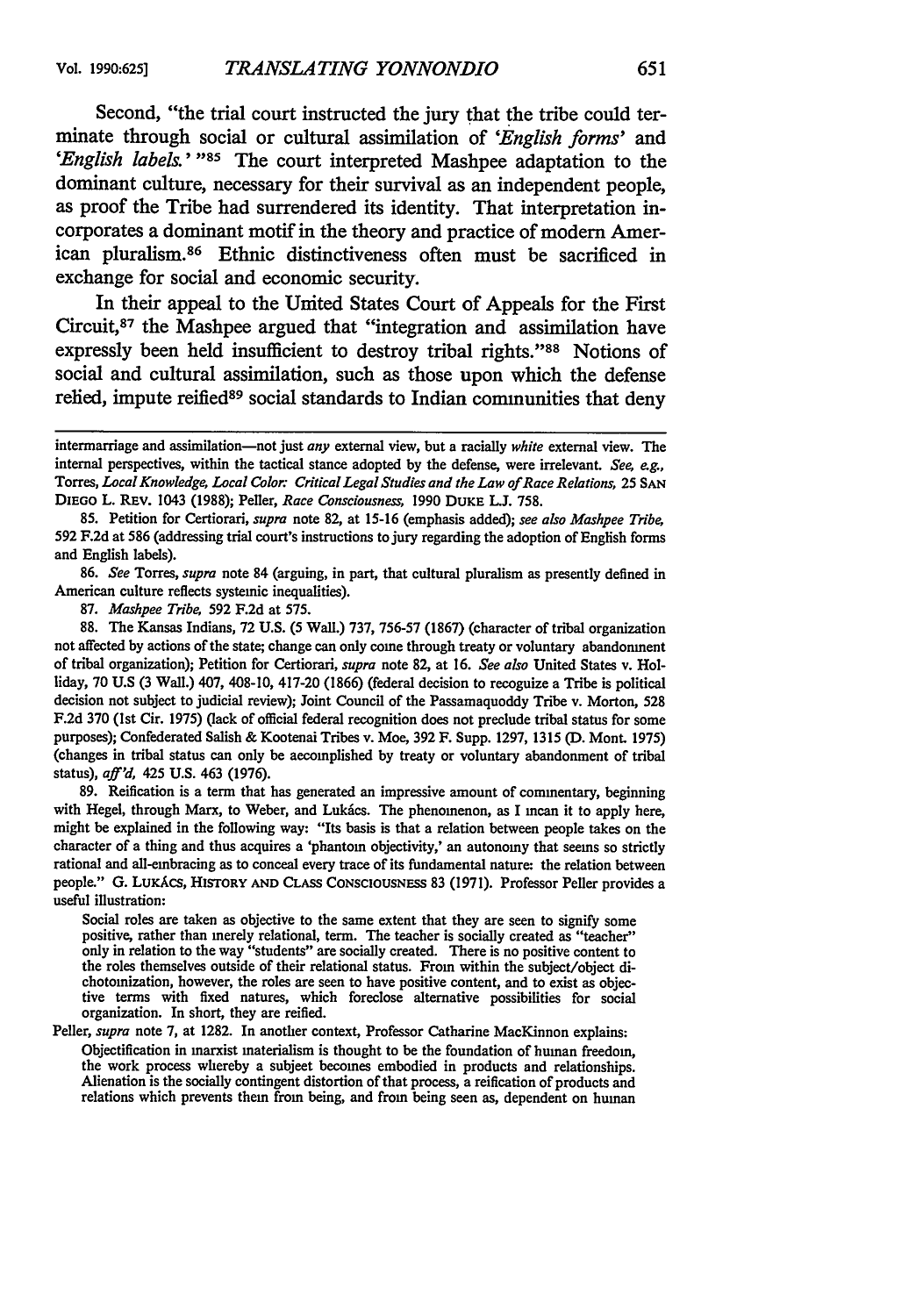not only their right to historical change, but also the reality of their paradoxical continued existence. **If** the Mashpee only could be "Indians" **by** fitting into the definitions relied upon **by** the court and the defense, then the Mashpee's lived experience was devalued to the extent it did not conform. Moreover, **by** arguing that the Mashpee had been assimilated into the dominant culture merely because they had adopted some forms of that culture meant that the Mashpee could not change, even if they determined that some cultural adaptation was necessary to their own cultural survival.

Thus, the story of the Mashpee and their "otherness" can be told in several ways. Whether that story could be told in a way that is legally relevant, while still encompassing the multiple paradoxes of the general inquiry, remains the central problem.

At least one version of the Mashpee story begins with the rise of "Indian consciousness"<sup>90</sup> in the late 1960s and 1970s that resulted in compelling political expression, partially through established legal mechanisms and institutions. Among the manifestations of this consciousness were the so-called Indian land claim suits of the 1970s.<sup>91</sup> These legal attacks on what were believed to be secure land titles were devastatingly upsetting to white landowners largely because they had the potential to undercut more than a century of settled expectations<sup>92</sup> and redistribute

91. There is an interesting parallel to the Indian land claim suits, as discussed *supra* note 10, in the emergence of Mexican-American political consciousness of the 1950s, 1960s, and 1970s. *See generally* M. **GARCIA,** MEXICAN AMERICANS: **LEADERSHIP,** IDEOLOGY, **AND IDENTITY, 1930-** 1960 (1989). Quite apart from the development of "chicano" consciousness was the "Hispano-Indio" movement of New Mexico. With much less success, that movement attempted to enforce land claims which antedated the formal jurisdiction of the United States over that territory.

92. The essence of the power of law comes from its seeming connectedness to "the way things are and have always been." *See* Sax, *Liberating the Public Trust Doctrine from Its Historical Shackles,* 14 **U.C.** DAvIs L. REv. 185, 186-88 (1980). As Sax explains:

*Id.* (footnotes omitted).

agency. But from the point of view of the object, objectification *is* alienation. For women, there is no distinction between objectification and alienation because women have not authored objectifications, they have been them  $\dots$ . Reification, similarly, is not merely an illusion to the reified; it is also their social reality.

**C.** MACKINNON, TOWARD A FEMINIST **THEORY** OF **THE STATE** 124 (1989).

<sup>90.</sup> *See* P. **MATrHIESSEN, IN THE SPIrr OF CRAzY HORSE** 33-58 (1983) (chronicling the rise of the American Indian Movement and the United States Government's attempts to violently disrupt and disband it).

The essence of property law is respect for reasonable expectations. The idea of justice at the root of private property protection calls for identification of those expectations which the legal system ought to recognize **....** To put the idea of expectations in a broader context, one might say that stability, and the protection of stable relationships, is one of the most basic and persistent concerns of the legal system. Stability in ownership is what we protect with property rights **....** Of course, stability does not mean the absence of change, nor does it mean political or legal reaction. It does mean a commitment to evolutionary rather than revolutionary change, for the rate of change and the capacity it provides for transition are precisely what separate continuity and adaptation from crisis and collapse.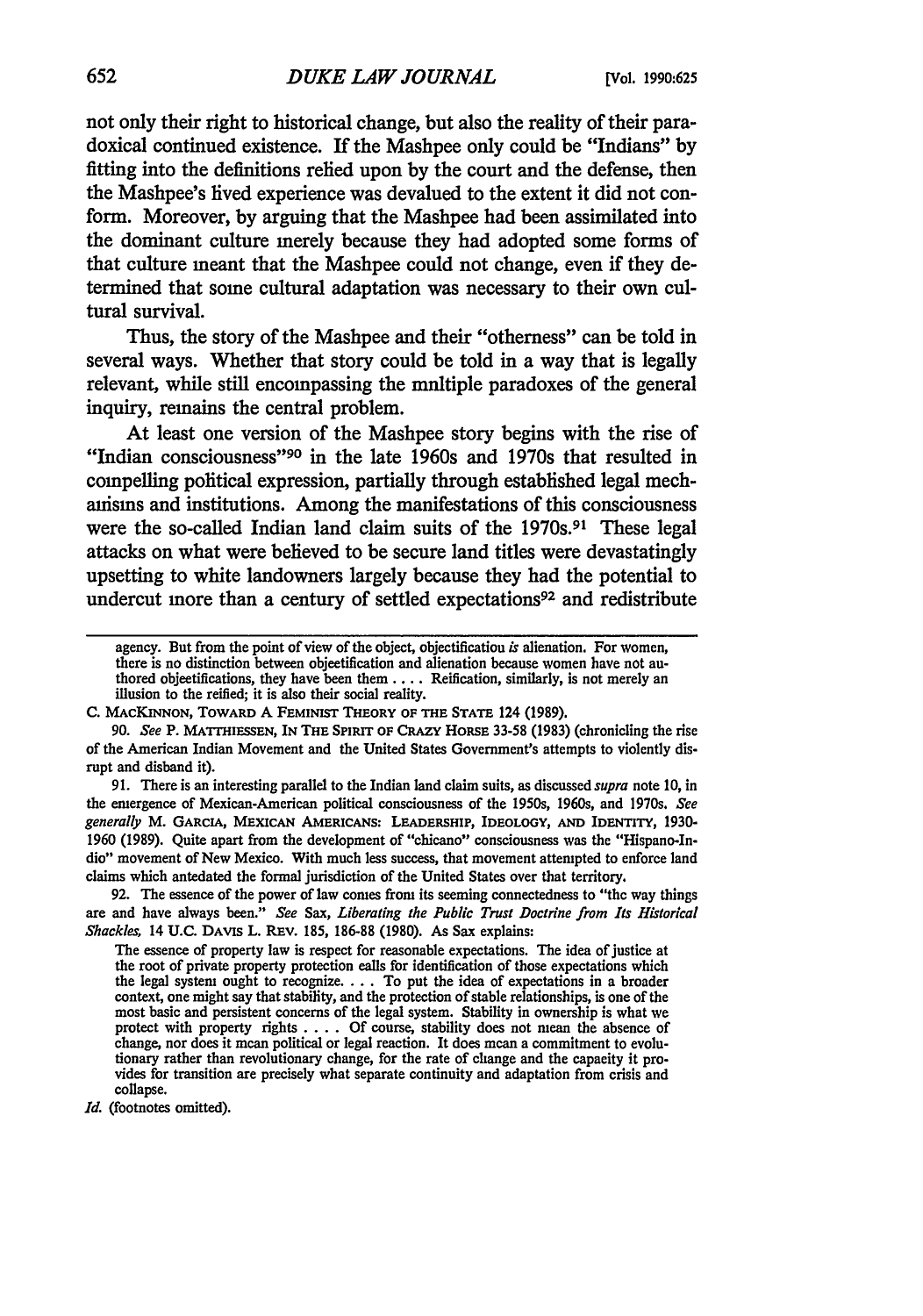power in a material way. The suits sought to shift control over the most basic material resource, land. What made the Mashpee's challenge particularly disconcerting to the white landowners was that it was conducted according to rules the now-frightened, non-Indian landowners felt compelled to respect-a lawsuit.

The Mashpee's story might begin another way. From the founding of the plantation for South Sea Indians and the Village of Mashpee until the middle 1960s, the area now known as the Town of Mashpee was controlled **by** people who identified themselves as Mashpee Wampanoag Indians. The Indian people of Mashpee exercised all the political power normally associated with Massachusetts' municipalities, including control over land use and permits for public activities. 93 How the Mashpee actually described themselves was immaterial to their exercise of power. The normal disputes that arose out of the conduct of municipal affairs were, in effect, family squabbles. Even if some Mashpee did not approve of how others were acting, the integrity of the group remained unchallenged.

Circumstances drastically changed, however, in the mid-1960s. An influx of non-Indians who were not incorporated into the Mashpee people94 shifted the balance of political power in the town.95 With a change of political power in the community from Indian to non-Indians came changes in the material conditions of life in Mashpee. Land formerly open to the community was posted **by** its new private owners. Seaside resort developments were planned where only unspoiled woods and shoreline existed before. These changes were unsettling to the long-term Indian residents of Mashpee, who turned to the Non-Intercourse Act as

95. As James Clifford notes:

**J.** CLIFFORD, *supra* note 41, at **279-80.**

<sup>93.</sup> **J.** CLIFFORD, *supra* note 41, at 279.

<sup>94.</sup> Much earlier in Mashpee history (although continuing to some extent throughout Mashpee's existence), the Tribe had taken in outsiders who subsequently became part of the Mashpee people. Some of the early non-Indians who intermarried into the Tribe complained about the limitations that Indian ways placed upon their ambition and tried to change those ways. At least initially they did not succeed. The full extent of their success across the whole of Mashpee history, however, became a central issue in the Mashpee's land claim suit. *See supra* note 52 and accompanying text.

<sup>&</sup>quot;Cape Cod's Indian Town" had finally been discovered. For centuries a backwater and a curiosity, in the 1950s and 1960s Mashpee land became desirable as a site for retirement, vacation homes, condominiums, and luxury developments. Fast roads now made it accessible as a bedroom and weekend suburb of Boston.... The town government, still run by Indians, enjoyed a surge in tax revenues. But when local government passed out of Indian control, perhaps for good, and as the scale of development increased, many Indians began to feel qualms. What they had taken for granted-that this was their town-no longer held true.... The land claim, while focusing on a loss of property in the nineteenth century, was actually an attempt to regain control of a town that had slipped from Indian hands very recently.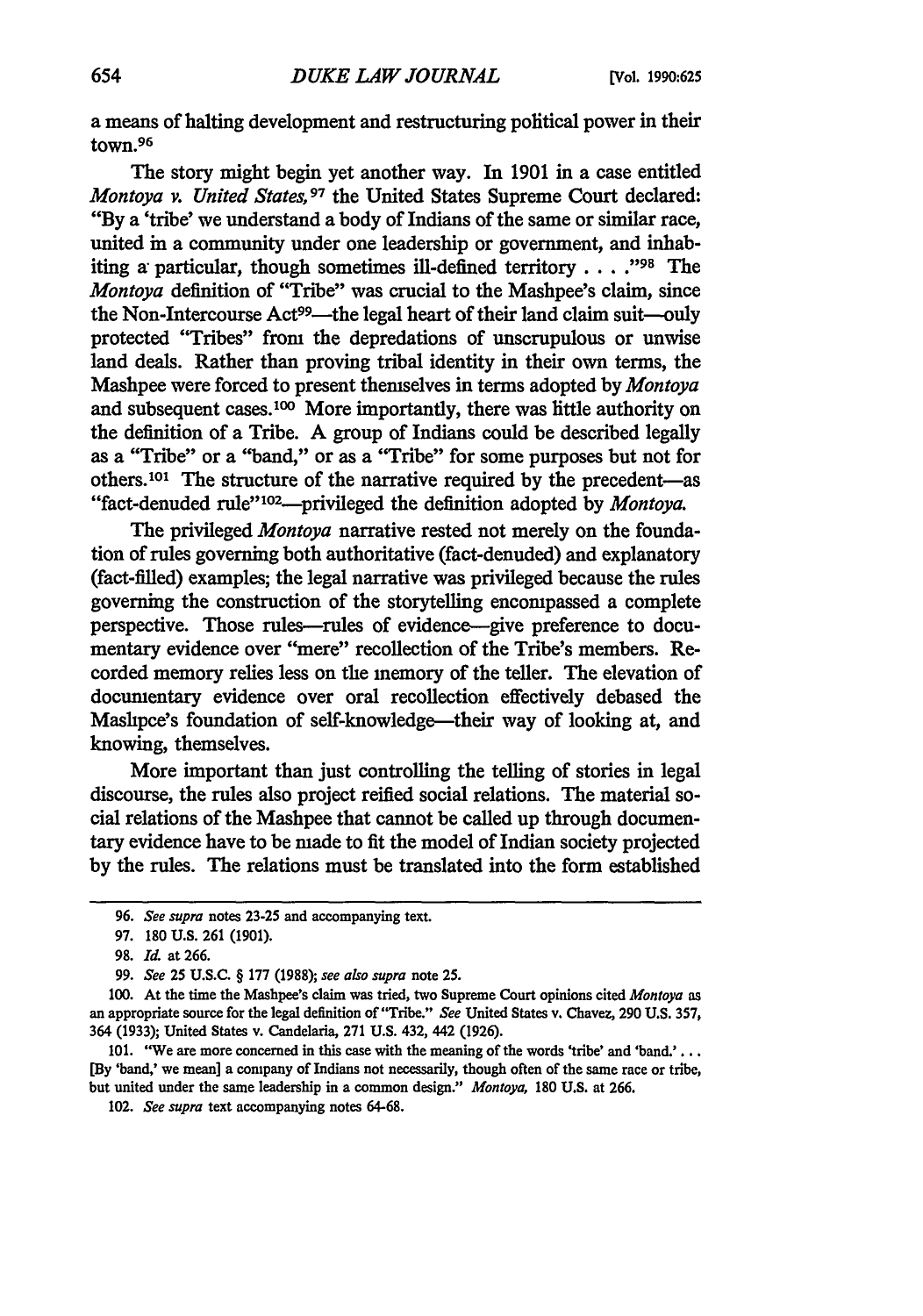# by the rules to be comprehended by legal discourse, regardless of whether the self-constructed reality of the Mashpee corresponds to the legal model. Worse, these reified social relations are projected upon a background of settled expebtations that run directly counter to the claims the Mashpee made. In order for the Mashpee's legal claim to make "sense," it must be phrased within a strictly legal context, and that context must include the justification for displacing two centuries of "the way things are."

In the context of this lawsuit, once "Tribe" became exclusively a legal construct, it embodied all of the subsidiary or provisional social meanings that gave it life within a pseudo-objective legal form. By entering the universe of legal discourse, the term "Tribe," in the context of the Non-Intercourse Act, has no meaning for the internal perspective of people claiming that status. Instead, "Tribe" means a group of indigenous people who have structured their existence in such a way that outsiders, specifically legal experts, would say the grouping is a "Tribe." Thus the legal notion of "Tribe" contains within it projected ethnological categories as well as political categories.

A Tribe is incapable of *legal* self-definition. Instead, it must point to something that then points back and leads others to declare the Tribe is indeed what it claims to be. That "something" functions as an indexical sign—that is, the information the sign supplies does not dispose of the legal identity, but merely suggests where an answer may be found. The "things" that the Indians must point to in order to establish they are a Tribe are the authoritative examples discussed earlier.

These authoritative examples are index-like in nature because they define the significance of other signs. Land can function as such a sign. The land is a constituent element of the Tribe itself. Without the requisite documentation, the land is only a part of the Tribe's *cultural* selfdefinition, but is legally meaningless. A Tribe can point to the land it occupies and controls as a sign that it exists. Thus, although the land becomes part of what constitutes tribal existence, it is a signal that the law can ignore.

But if a Tribe is still capable of constituting itself outside of the legal process, what need is there for legal recognition? The law polices the boundaries between contending cultures and provides one possible foundation for the integrity of subordinate cultures. As has been illustrated, law also can be culturally subversive. For example, the indexical value of land in establishing identity is completely different than the legal value of land inscribed in deeds. The latter is legally recognized as ownership,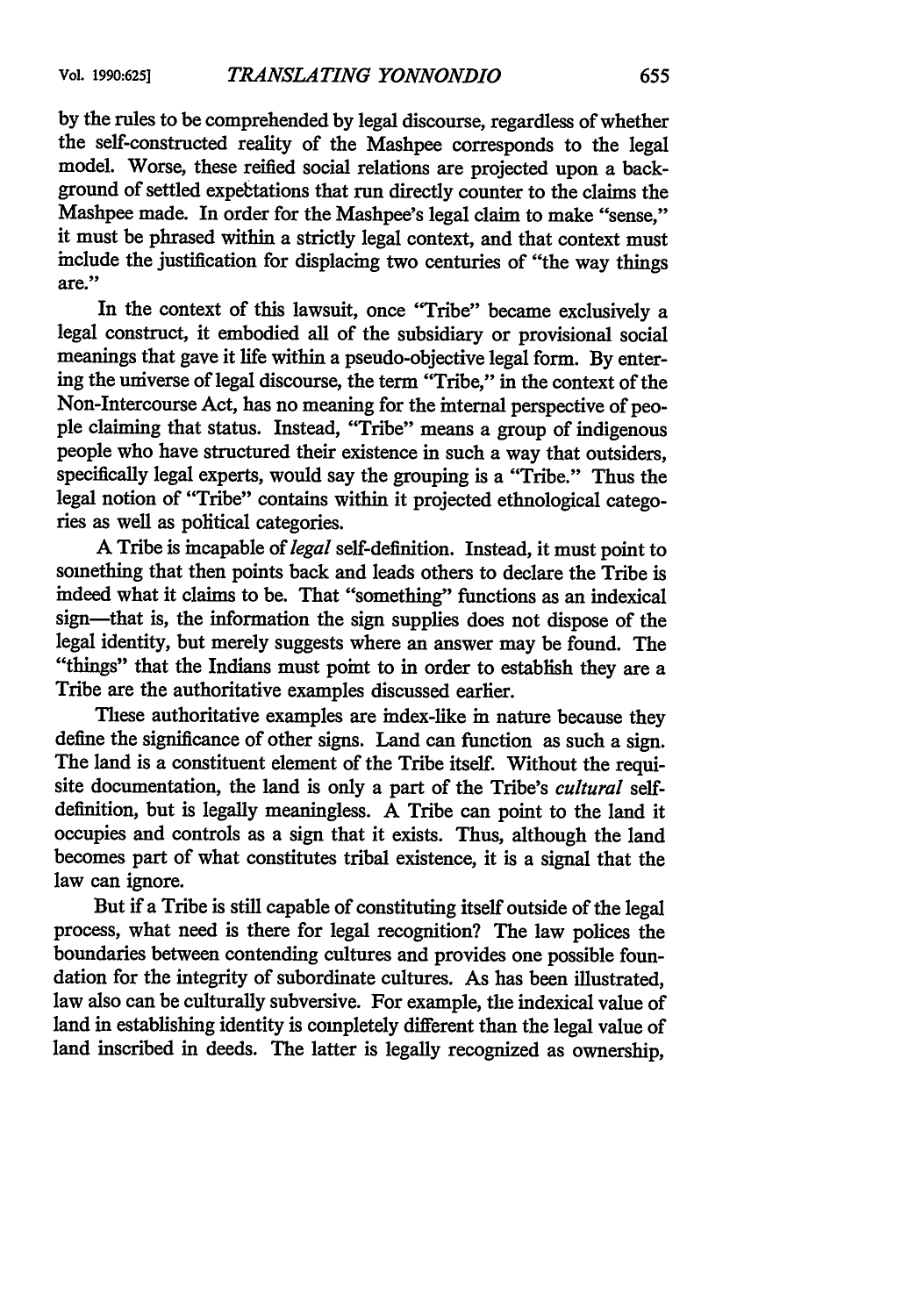carrying with it all the legal freight that "ownership" implies.<sup>103</sup> The former may have constitutive power, but it appears to signify nothing when translated into the idiom of legal discourse.10 4 In this way, the law can undermine the foundational significance of land for a particular culture.

**A** deed signifies ownership. In the discourse of law, ownership of some interest is the most important relationship one can have to land. Yet according ownership this role occludes the important constitutive power specific land has for people and communities. We see this tension everywhere: in the "peuny auctions" of the recent farm crisis<sup>105</sup> and in the land claim suits brought **by** Indians.

The importance of community identity looms as large as the importance of "ownership" for any individual proprietor. The elevation to a dominant position of one aspect of a complex relationship reflects the power inherent in legal discourse to corrupt meaning, as well as the role of legal translation in that process.

#### **CONCLUSION**

Hegel once wrote that the relationship between the individual and the community can be looked at in only two ways: "[E]ither we start from the substantiality of the ethical order [such as, the traditions and laws

[Tlhere **are** no such things as rights. There are only social functions .... "Liberty," says Duguit, "is a function." He adds: "Today each person is considered as having a social function to fulfill and therefore is under a social duty to develop to the greatest possible extent his physical, intellectual and moral personality in order to perform his function most effectively.

Note how property tied up with liberty in this theory of state enforcement of social functions. According to the civilians, property involves six rights: *ajuspossidende* or right of possessing, a right in the strict sense; *ajusprohibendi* or right of excluding others, also a right in the strict sense; ajus *disponendi* or right of disposition, what we should now call a or right of enjoying the fruits and profits; and a *jus abutendi* or right of destroying or<br>injuring if one likes—the two last also what today we should call liberties. Thus at least half of the content of a right of property is liberty—freedom of applying as one likes, free of legal restraint. But, says Duguit, "property is not a right; it is a social function. The owner, that is to say the possessor of wealth, **by** the fact of his possession, has a social function to perform." If he does not perform it, the state is to intervene and compel him to employ it "according to its nature."

#### *Id.* at **997.**

*104. See, eg.,* Lyng v. Northwest Indian Cemetery Protective Ass'n, 485 **U.S.** 439, 453 **(1988)** (permitting federal agency to build a highway through sacred tribal land did not impose unreasonable burden on religion, eyen though road rendered religious practice impossible; land was not *owned* **by** the Tribes).

105. Penny auctions, first used in the 1930s, were collective action taken **by** farmers to prevent foreclosure sales of neighbors' land. A group would gather on the day of the sale and attempt to prevent anyone from bidding on the land or equipment that was being sold.

**<sup>103.</sup>** Pound, *The Law of Property and Recent Juristic Thought,* 25 **A.B.A. J. 993, 996 (1939).** Pound comments on Duguit's assertion that property is merely a social function: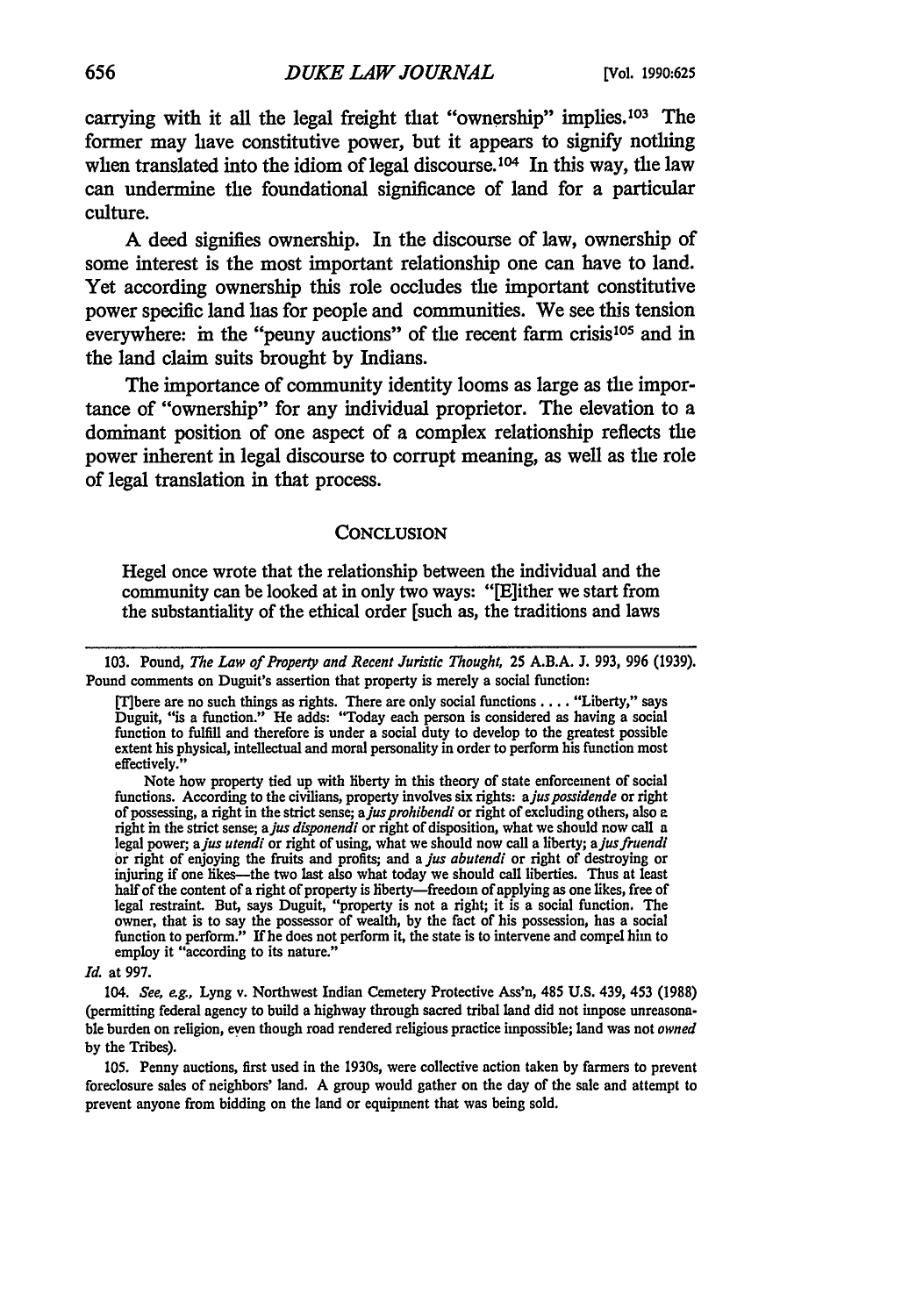of a given community], or else we proceed atomistically and build on the basis of single individuals."<sup>106</sup>

Regulation of the interaction of groups within a polity that has taken the individual as a foundation for its moral and political order assumes a special poignancy where cultures conflict irreconcilably. Law provides no place of grace because what is at issue is the definition of the polity. To grant sub-groups a special status or alternative basis for defining themselves calls into question the "substantiality of the ethical order" that defines "fights" in terms of individuals. Yet structuring the debate in this way, as illustrated above, merely means that the proponents of the preservation of aboriginal claims ultimately will lose. It does no good to claim otherwise, unless the basis for the aboriginal claims can be reconstructed on the basis of group identity. The preservation of an alternative order is a direct challenge to the plenary power of Congress and to any notions of sovereignty other than a dependent sovereignty so constricted that it cannot deflect countervailing normative visions of community. The law, as it has been narrowly conceived in this Essay, creates at most a space where politics may be practiced, but it is itself an ineffective form of politics, especially for those who would change the prevailing order.

As was argued in an earlier essay, the hope for the development of alternative cultural norms lies in the creation of a real cultural pluralism.<sup>107</sup> A "real cultural pluralism" is one that within the context of a democratic polity, respects the cultural foundations for differently conceived notions of the "good" and provides a social space for such conceptions to take on material form. The material aspects of a culture's existence should not be underestimated. Without the concrete capacity to reproduce itself, a culture must wither and disappear. With the disappearance of each culture, the range of possible futures available to individual persons must also wither and decline.

Our culture enables us to make sense of our lives and determines, to a large extent, which life choices we make. And those choices must make sense according to the stories our culture tells about us:

We decide how to lead our lives by situating ourselves in certain cultural narratives, by adopting roles that have struck us as worthwhile ones, as ones worth living.... [Yet] [o]ur upbringing isn't something that can just be erased-it is, and always remains, a constitutive part of

107. *See generally* Torres, *supra* note 84 (arguing that progress toward cultural pluralism requires altered understanding of the bargain that must be struck).

<sup>106.</sup> Kymlicka, *Liberalism, Individualism, and Minority Rights,* in **LAW AND THE** COMMUNITY 181 (A. Hutchinson & L. Green eds. 1989) (quoting **G.** HEGEL, PHILOSOPHY **OF RIGHT** 261 ('.M. Knox ed. 1942)) (discussing the liberal dilemma facing the Canadians in their attempt to redefine the federal government's relationship to Native peoples).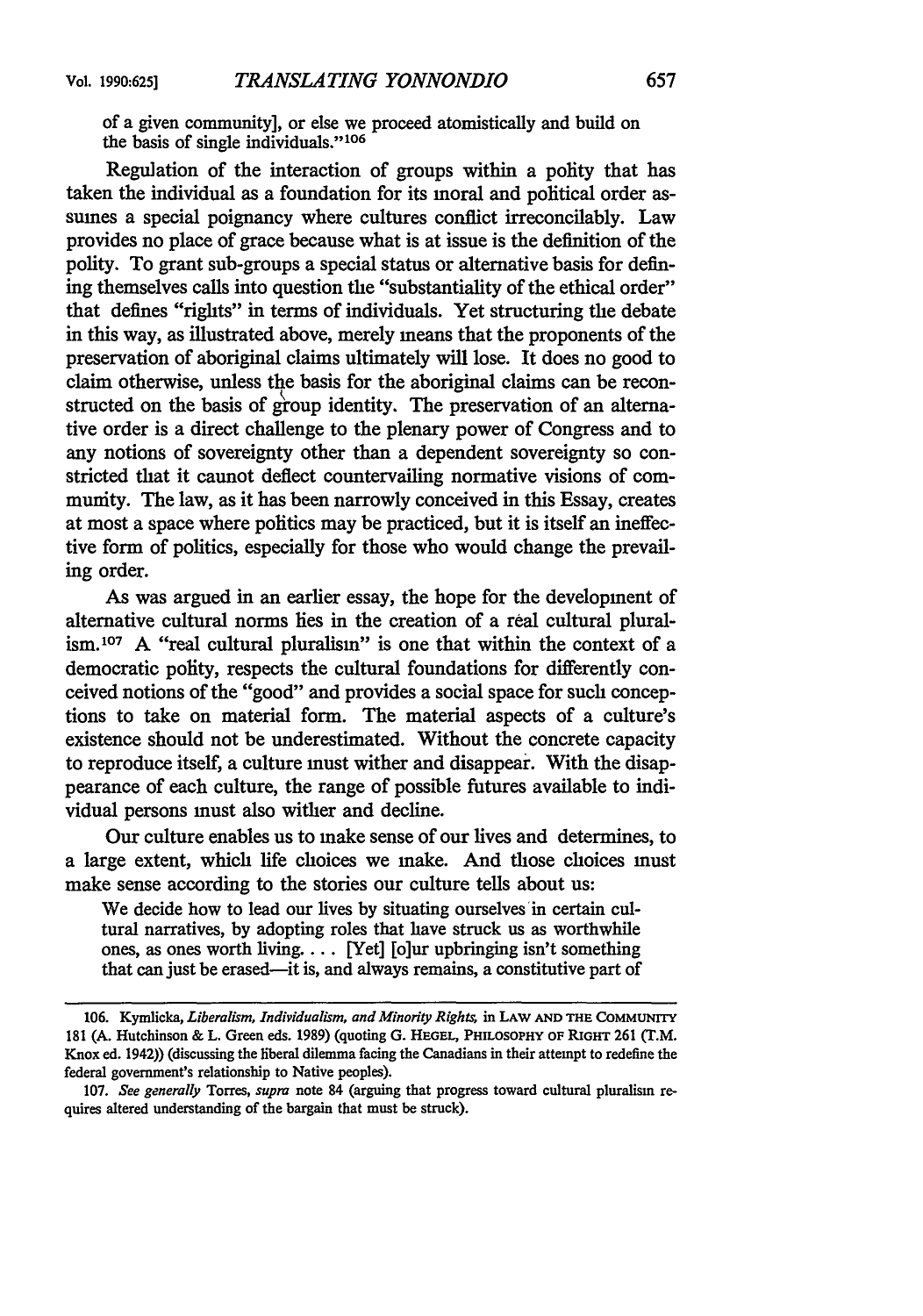who we are. Cultural membership affects our very sense of personal identity and capacity.<sup>108</sup>

Rather than wash individuals clean of any differentiating characteristics as a logical step prior to the assignment of rights, the recognition of cultural identity as an irreducible component of personal identity requires that we ask how group membership ought to be taken into account. Importantly, this recognition requires us to ask how group membership determines the capacity of the individual, who is the concern of liberal theory, to make "worthwhile choices." If the failure to respect a cultural grouping results in a limitation of the individual's capacity for self-determination, then the political choice leading to that end is indefensible on liberal grounds.<sup>109</sup>

The Hegelian characterization. of the tension between the individual and community presumes a single polity. The question it cannot answer is whether a truly culturally pluralistic, liberal-democratic system is feasible. Are we willing to have truly independent cultural enclaves that define their own polity or create their own normative definition of community? The acceptance of such a possibility generates the potential for alternative cultural spheres in which the future may be imagined in a variety of ways, including rejection of the enlightenment project that is at the heart of liberal democratic theory. If that liberal faith is abandoned, what is the basis for mediating disputes between cultures? Without a reexamination of the foundation for liberal rights, the attempt to remake the argument for aboriginal claims from the perspective of liberal theory is fundamentally misgnided.

Before these questions can be answered, remember that cultures have a material and inter-subjective dimension. The debate about aboriginal claims in late 20th century America cannot be limited to the realm of liberal democratic theory, but the debate also must include a critique of the material conditions in which Indian life reproduces itself. Cultural identity is integral to individual self-identity. To maximize the range of life choices and to preserve the capacity for individual integrity requires, in the context of aboriginal claims, that the *cultural* integrity of Tribes be maintained. The law as presently structured allows no clear way to achieve that end. In fact, the reality of Indian life is, in a real sense, untranslatable. This untranslatability has a material dimension. Land claims have no true aboriginal foundation but rather have a legal mooring in the state, a mooring subject to change and reevaluation. The developmental priorities are set not by Indians, but by others. The very

<sup>108.</sup> Kymlicka, *supra* note **106,** at **190, 193.**

<sup>109.</sup> *Id.* at 194-99.